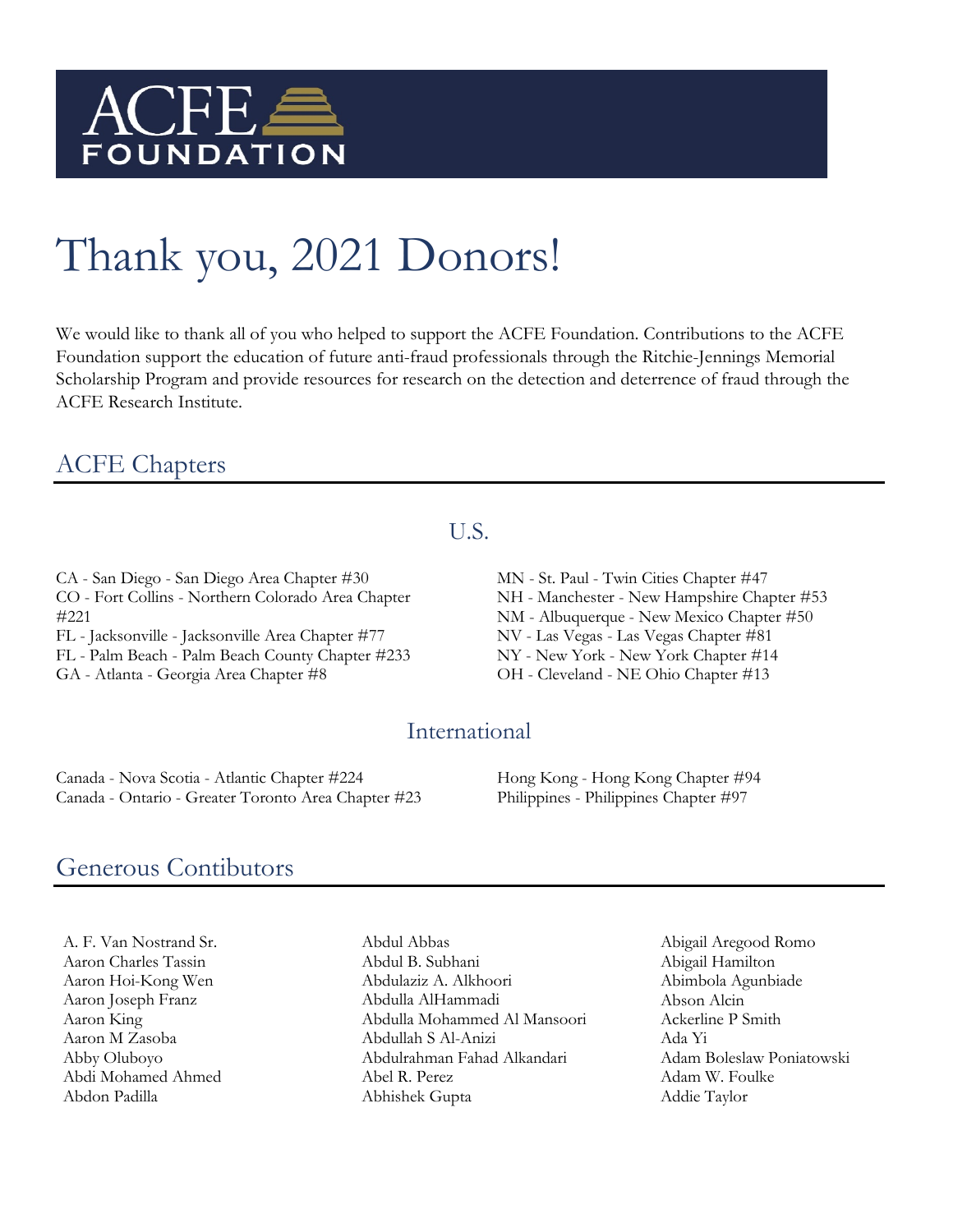Adebowale Kunle Adekoya Adekunle Olukolade Akinbinuade Adewale Fatai Ademokunla Adewuyi Odeniyi Aditi Dhiman Adrian D. Dupree Adrian M. Mayers Afua A. Neal Ahmad Kankony Ahmed Abdelghany Abdelfattah Ahmed B. Laroussi Ahmed Mokhtar Mohamed Sr. Ahren C. Audette Aime-Yvan Karegire Aina Danilova Aisling Walls Aixa Gonzalez Reyes Ajay Kumar Omprakash Tripathi Akinyemi Peter Ajai Alan Alexander Scott Alan Bobo Roye Alan E. Cade Jr Alan I. Blass Alan Lamonte Thompson Alan Maran Goncalves Alan P. Lipkin Alan S. McClendon Alan S. Zipp Albert A. Blackman Albert D. Lamoreaux Albert W. Krieg Alberto Bautista Albertus Yohannes Soepadmo Aldo Manuel Alec Frank Logan Alejandro Garcia Alex Murray Alex Ungren Alexa Welch Alexander B. Setiadji Alexander Leutschacher Alexander Osike Alexander Privo Alexander Schutz Alexander Vladimir Pevzner Alexander Walia Alexandra Poole Alexis Walton Alfonso F. Campagnola Alfred T. Sartin Alfredo Ferreira Marques Filho Alfredo Jimenez Torres Ali I. Hassanein Ali Rashid Isse

Alice H. Magos Alice Tivirayi Shumba Alicia Minyen Alicia Rieffel Fricke Alisa Faye Locke Alison Boyce Alix Nam Alla Zolotareva Allan H. Dunkle Allen F. Brown Allen M. Schiff Allen R. Nickles Allen Stokes Westmoreland Allen T. Stehle Allison H. Ford Allison Jill Cohen Allison Ruth Krieger Alma Patkovic-Bajic Alphonse V. Ristuccia AlWalid Mohd Mokhtar NourEldin Alzene Tessa Shugarts Amanda L. Fordham Amber-Noelle Anthony Amer Kazim Amjad Ali Amy Dent Amy Jackson Ana Gancedo Perez-Abreu Ana Luiza Garfinkel Ana Martinez Anand Kumar Bharat Anastasia DeLeo Andre K. Pham Andre Reid Andre Vlok Andrea Esparza Andrea Jacobson Andrea L. Ivess Andrea Lee Valentin Andrea Luk Andrea Peacock Andres Noren Andres Paredes Egas Andrew Albertus Beukes Andrew Douglas Durham Andrew Fatherly Andrew J. Bowcher Andrew Lamb Andrew M. Falk Andrew Norton Andrew P. Clark Andrew Schmidt Andy Horita Angela Darlene Welch

Angela Gomez Angela Marie Dahl Angela Uebele Angela Varner Angelina Roush Angelo Luis Troncoso Anita Salinas Ann Ishenko Ann L. Mohr Ann Montgomery Ann Pletcher Anna Beata Richards Anna Christy Guerrero Anna Nanyanzi Esq. Anna Strickland Anne Center Cook Anne Donnet - Vasquez Anne Medley McCollum Anne Pantazi Lamprou Anne-Marie Vanderberg Ansia Storm Anthony Charlton Greig Anthony Gonzales Anthony Hiu Tung Cheng Anthony L. Manno Anthony Mack Anthony Mage Milhouse Anthony R. Gentilucci Anthony Valentino Anthony Weston Akin Anthoula Neofytou Antionette Terri Fitzgerald-Morton Antonella Cifala Antonio Jenkins Lara Antonio Rios Antonio Thomas Urbina Ramsey April A. Higgins Ari Harper Ariel Jose Ortiz Arjun Neelakantan Arlyne I. Rialubin Arnold Veniegas Laroya Arthur G. Hermanns Arthur J. Full Arthur S.C. Lashley Artisia Grant Arturo Hern?ndez Serratos Arvind Kumar Ashish Kamdar Ashley Bolton Ashley Gagnon Ashley K. Tierney Ashley Klietz Ashley Leitner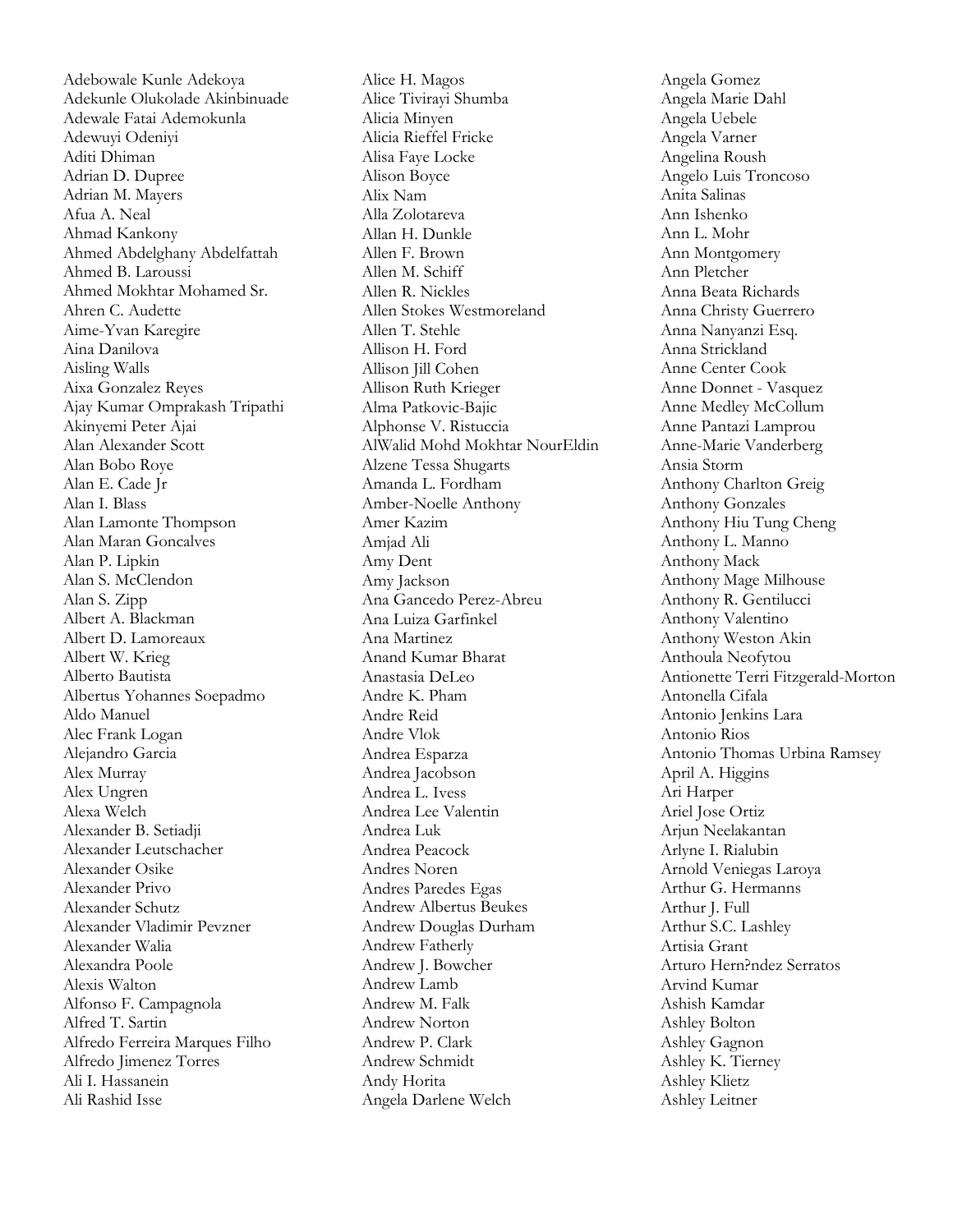Ashley M. Funk Ashley Werdann Ashvin Dhuny Askar A. Darmenov Aslan Wiguna Astrid Aggy A. Hutapea Astrid Etselita Richardson Athelia Z. Grasco -Korvah Athena DoBell -Garcia Athena Mailloux Athena R. Jones Athi Demosthenous Audrey Marie Rogness Audrius Poviliunas Augustus Michael Davis Augustus P. Dibble Aysun Doner Karabulut Azeta Kasem B. Lee Thomas B. Shereen Ally Baker Kosmac -Okwir Banu Tarhan Mengi Barbara A. Ricks Barbara A. Scott Barbara M. Petro Barbara Oakey Barbara Rodriguez Barbara Todd Barnabas Kimari Barrett R. Tuck Bart De Bie Beatriz Gil Becky Louise Jackson Becky Yerak Belinda Clark Melton Belinda Junquera Ben Lubkeman Ben P. Lee Benek Beriso Benjamin J. Cogan Benjamin Kelly Benjamin Peter Newby Bennie F. Roberts Bernadette Ruggiero Bernard J. Goulding Jr. Bernardo Bravo -Acosta Bert G. Corniel Bert James Beth Kennedy Bethany M. Dorris Betsy Bowers Bette Frances Grace Betty T. Alexander Bhandula A. Hulangamuwa Biagio Pilato Bibigul Doszhanova bidyut Chatterjee Bill McGarry Blair A. William Blanca R. Aparicio Blase Thomas Drotar Jr. Blessing Bhala Bob J. Addkison Bob Trujillo Bobbi Jones Bolandineh S. Coffman Bonface Ayega Bonifacio U. Sam Bonnie K. Fonner Bopha Sem Brad Nesmith Bradford Austin Fottrell Bradford J. Garvey Breann Root Brenda Cheuvront Muffler Brenda R. Buetow Brendan C. Binkoski Brent Travis Berger Brett Elesin Parris Brian A. Sapati Brian Browne Brian Echausse Brian J. Farrell Brian J. Hogan Brian J. Lane Brian James Goracke Brian K. Bauer Brian Kane Brian Norman Jones Brian Scott Stallman Brian Stanley Brian Todd Britt B. Madden Sr. Brittany A. Catona Brittany Jean Brown Bronson Myles Ford Bruce A. Leauby Bruce Archer Bruce Strindberg Bruce Washington Bryan A. A. Finley Bryan G. Broyles Burnis W. Bobbitt C. Kirk Baird Caitlyn Grimme Calvester Clement Legister Calvin Grant Calvin N. Boyer Jr.

Camilla Lynette Bernard Camille Jones Cari Reggiardo Carl Allen III Carl H. Vulcan Carl Matthew Bozon Carl R. Wolf Carla Michelle Morgan Carlos E. Huertas Carlos Ibanez Carlton Ayoung Carol Bakke Carol Conner Carol Rapps Carol -Ann Carrington Carol -Anne Tyndall Carolina Ferreira Paulino Caroline A. Walker Caroline Leblanc Caroline Marie Abel Caroline Mwendwa Kimathi Carolyn Bremer Carrol A. Mattocks Cary M. Flewellyn Casandra Clark -Smith Casey Sean Reilly Cassandra Aurich Catherine Connolly Cathy M. Roper Catreese Mure Cecil W. Frazier Cecil W. Turner Celma Garcia Ceri Upton Cerone Sturdivant Cesar Cerecedo Cesar Ivan Bolivar Munoz Chad Alan Seidel Chad Altieri Chad Lander Chakradhar Shettipalli Chan Chi Yung Charla Hollowell Charles B. Jackson Charles Bruce Wynn Charles C. Lee Charles Edwin Hawthrone Charles F. Little Charles J. Olschanski Charles J. Williamson Charles L. Washington Charles M. Anderson Charles Philpott Charles Prince Uwa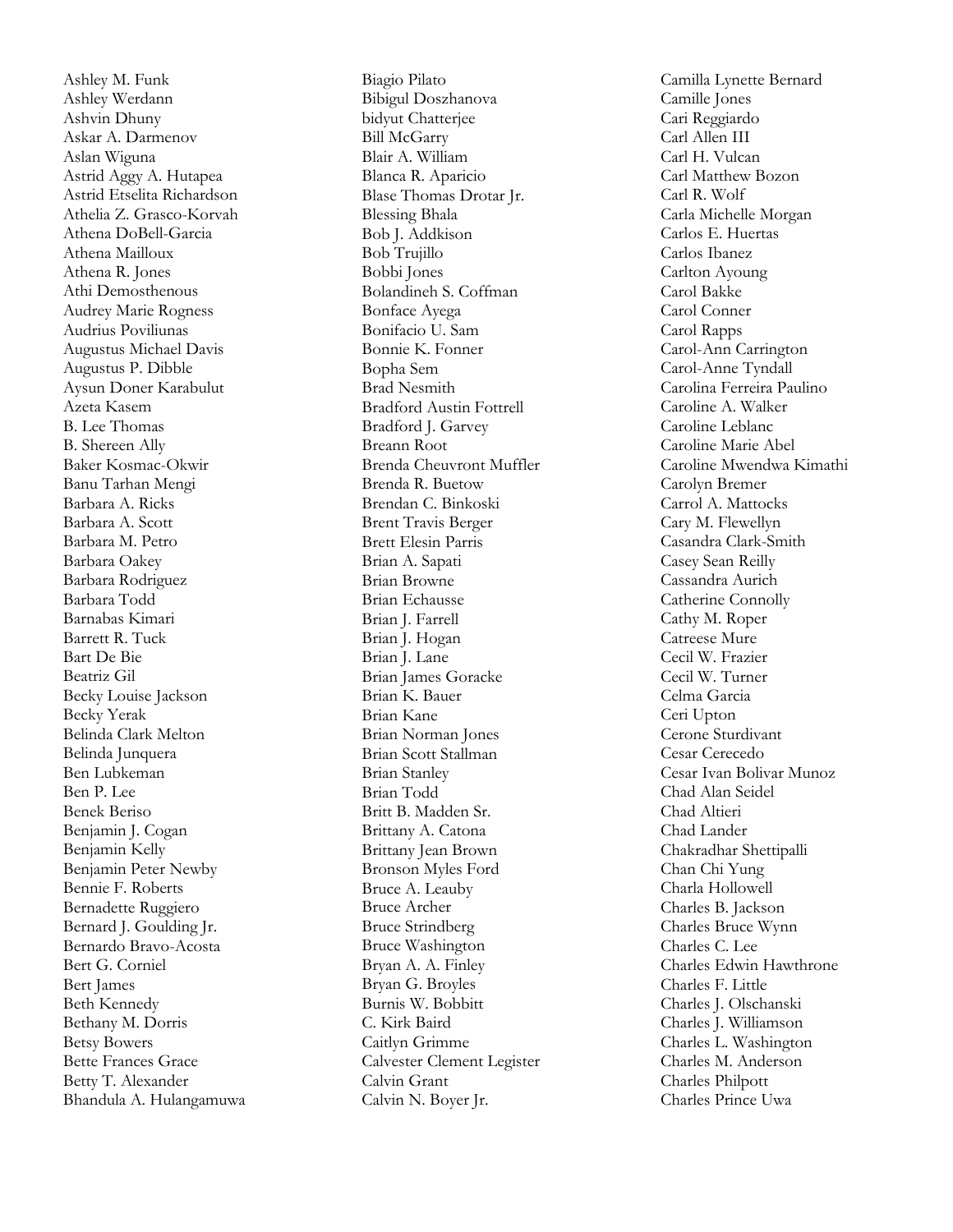Charles R. Cochran Charles R. Craver Charles Scott Horst Charles Turner Saunders Charles W. Bailey Charles Warren Schulze Charlie Navalta Agtarap Charudutt P. Marathe Cheng -Long Lyu Cheryl A. Fee Cheryl Doss Cheryl K. Reeder Cheryl L. Isbell Cheryl M. Mori Chindy Onyekwere Ching Hoo Loh Chris J. Gorman Christian André Chmiel Christian Heidrich Christian Richard Sihotang Christiane Taubert Christina Kowalewski Christina M Pickup Christina Mary McGuire Christina Michelle LoRusso Christina Schott Christine Bissou Christine C. Bannister Christine K. Donohue Christine Kuglin Christine L. Lally Christine M. Lewis Christine Styron Christodoulos Seferis Christopher Audley Wiggan, Sr. Christopher Breslin Christopher Brian Latimer Christopher Cooper Christopher D. Chase Christopher Gerard Odom Christopher J. Kelly Christopher J. Mandala Christopher John Cook Christopher Klessens Christopher Kopin Christopher L. Gillespie Christopher M. Kipper Christopher P. Williams Christopher Paul Brown Christopher Paul Schrock Christopher Randall Broach Christopher Toto Christopher Trojan Christos A. Georgiou

Christos Panagiotis Georgopoulos Christy J. Wood Christy White Brook Chunta Warthen Cira H. Villazon Clara Idaoerefama Umanah Clarence Juvenal Manzanillo dela Cruz Claudia Romero Tscheschner Clazina Dubbeld Hersman Clement J. Nuamah Jr. Clemson M. Barry Clifton Davison, JR Clint W. Pursley Clovis Paludo Clyde L. Romero Cole Swiger Colette Ellen Meyer Colin C. Yates Colin Merrill Cram Esq. Colin Neil Williams Colleen Takeko Shimabukuro Colleen W. Stauts Colum Bancroft Connie D. Dryden Constantine David Allen Cordell Nathaniel Joseph Corey LeJeune Corrine Bredin Corry H. Sheffler Corry James Powers Costas Georgiades Courtney Quinn Craig A. Myers Craig Leonard Umstead Craig R. Welken Creola Geddie Cristian Emmanuel Munarriz Cristiane Soares Crystal Ann Martin Crystal Deschinny Cynthia Ann Golde Cynthia Cooper -Henry Cynthia Marie Joyce Cyrus Mark Geranmayeh D. Derek Jones D. Edward Martin D. Robert Okopny Dadek Nandemar Daisy Connor Robinson Dale S. Zuehls DALILA SOUZA Damon Jackson Dan C. Dreibelbis

Dan Kien Huynh Dan Kugler Dan Olson Dana Dove Dana E. Brunstrom Dana Paul Barooshian Daniel A. Wiechec Daniel Akogwu Daniel Brown Daniel Choy Daniel E. Payne Daniel Eckroth Daniel Genz Daniel Hunter O'Brien Daniel J. Doyle Daniel J. Hannon Daniel J. Yeomans Daniel K. Quinn Daniel Kennedy Daniel L. Wells Daniel Lincoln Barker Daniel Macko Daniel Murrell McCarthy Daniel O'Leary Daniel Ortiz Daniel P. Chapman Daniel R. Edelman Daniel Santiago Daniel Scott Hughes Daniel T. Lee Daniel Vega Daniel Whelan Daniela A. Usurin Daniela Castelpietra Danielle Hall Danielle White Danilo Souza Danny F. Dukes Danny Lee Bledsoe Danny Pak Dante T. T. Fuentes Danyale Warren Daphne C. Lee Daphne Peeples Daramola Ganiyu Darci Lynne Eisele Darcy Alan Fitzhenry Darlene G. Fitzpatrick Darrell C. Hawkins Darrell Glen Chance Darryl S. Neier Dat Van La David A. Bateman David A. Bey, Sr.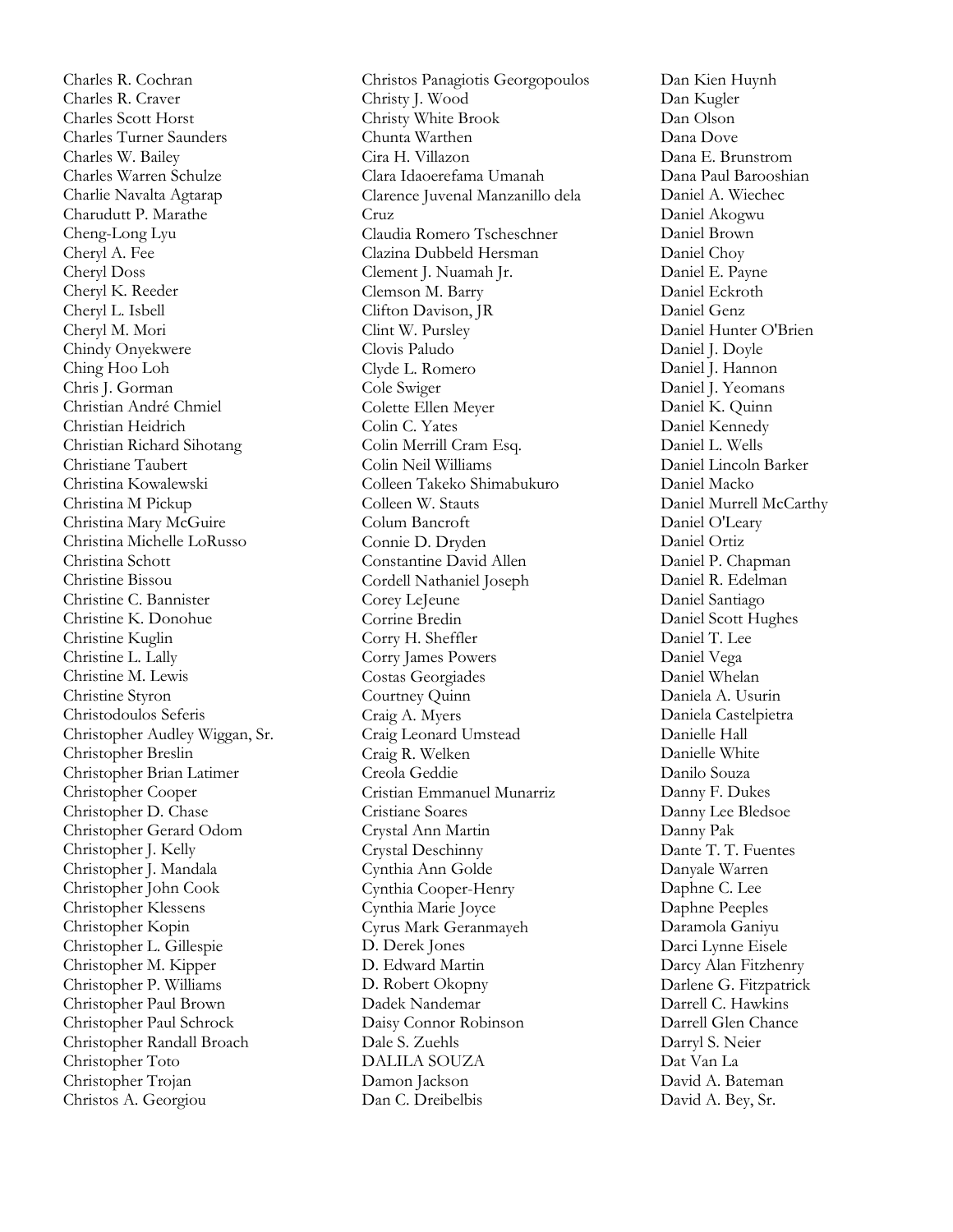David A. Goldberg David A. Howe David Albert Hill Jr. David Amis David Andrew Stearman -Smith David Andrews David Brian Ackerson David Bulafu Alinaffe David Chester David Chuang Sr. David Clarence Sinclair David Clark David Clisby Manuel David D. Waltemeyer Sr. David Eugene Woolley David F. O'Toole David G. Dindak David G. Harris David H. Lindsay David J. Capella David J. D'Arata David J. DelVecchio David J. Gerard David J. Russo David J. Warner David John Hardesty David Joseph Foy David Joseph Rosen Esq. David K. Mangian David Kittner David Knutsen David L. Salchow David M. Munn David M. Oswald David Muturi Wachira David N. Glodstein David N. Taylor David Nathan Jenkins David P. Garey David P. Mack David Page David Penson David R. Bowden David R. Kinard David R. Legge David R. McCoy David Rice David S. Partridge David Starke Holland David Steinberg David Stevens David T. Greenwell David Thomas Polhill David V. Hanzich

David W. Gandall David W. Hicks David W. Jenkins David Wallace David Youngblood Dawn Anderson Dean Alan Tamplin Dean Bobel Debbi Richards Debbie Lynne McGlaun Debbie T. Lopez Deborah Dickson Deborah Jean Zietak Deborah L. Lewis Deborah Movrich Deborah Thomas Deborah Tillman Long Deborah Wood Debra Bodian Bernstein Debra K. McCall Debra Norton Debra R. Pellerito Debra Sahulka Debra Williams Deepak Suneja Delanna Rhoton Delton W. Cooper Dena Breece Dena R. Singer Denese Ann -Marie Forrester Denis Muhangi Denis Zolotarev Denise Ann Duggan Denise Fazio Denise H. Vidal Denise Trinh Dennis E. Coleman Dennis Grey Burruss Jr. Dennis Lee Carroll Dennis Ray Smith Denys Bugay Deoraj Ramkissoonsingh Derek De Jong Deshietha Partee -Grier Desiree Muntu Desmond Miller Devasisha Patnaik Devesh Kumar Devin Luxner Dexter Earl Burger Deyoine LeCoq Holt Diana Arbona -azizi Diana Cortes Navarro Diana Hardy

Diana Posner Diana Romsek Diane Bradford Diane Catherine DiFebbo Dick Alblas Digpalsingh Rawal DIMITRIOS SKIADAS Dina Gaspari Dirk M.J. Debruyne Dirk Peter Fleischer Dmitriy Kalin Dolph Haas Dominick Perrotta Don J McLean Don Rabon Donald Faustine Matindi Kuzengwa Donald James Leger Donald K. Marshall Donald Kenneth Murphy Donald Louis Vanderwest Donald M. Cosenza Jr. Donald Prunty Donald Ralph Brink Donald Walter Potter Donna Anne Puzzo Donna J. Davis Donna K. Sauter Donna McGinnis Donna Nadine Karp Donna Wilder Donnabel Bariuan Escano Dora M. Zaldivar Dorothy Bradley Dorrett Leonor Lambey Doug Warner Douglas E. Ziegenfuss Douglas Gichaga Douglas Kent Perkins Douglas P. Feil Douglas Robert Woikey Douglas Yano Doyle J. Burke Dr. Joseph T. Wells Duane Mark Ponko Dushyant Gosai E. Daniel Clift Echo Zhao Eddie Hodo Howe Edgartt J. Melton Edie Wines Edith Jimerson Edmond J. Martin Edson D. Black Eduardo Agullo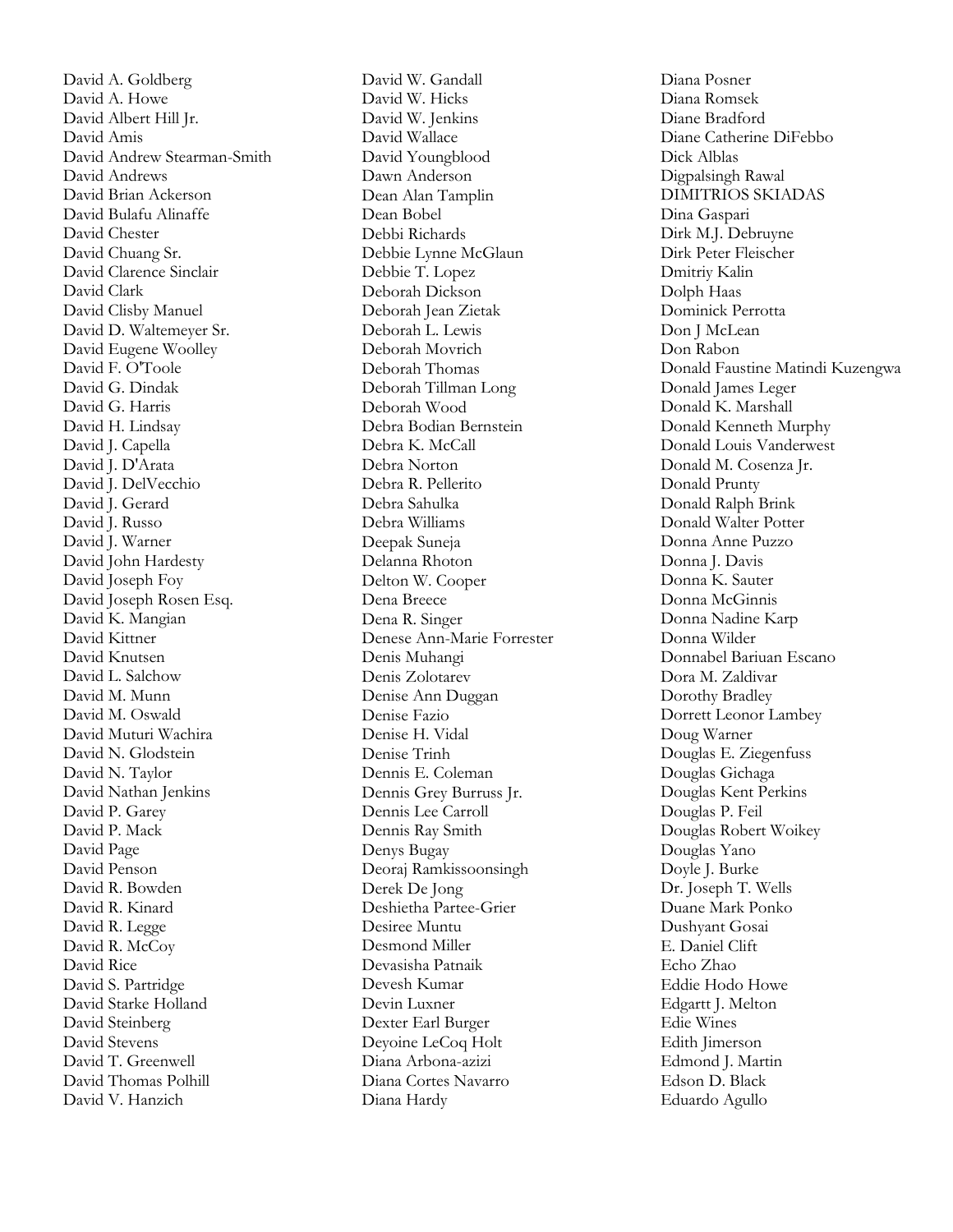Eduardo Lavin Edward Blaise Edward E. Bishop Jr. Edward F. Esposito Edward J. O'Brien Edward M. Tetterton Edward R. Fisette Edward R. Smith Edward T. Simmons Edyth Dennies Porter -Stanley Efthimios Demirakos Egbert Hekkelman Eileen S. Holste Ekow Dadzie -Dennis Ekundayo Oludare Olukemi Elaine F. B. Leadlove -Plant Elaine Onischuk Elaine Pesavento Elena Baukney Elena Musselman Elisabeth S. Barras Elizabeth A. Branney -Gant Elizabeth Ann Gilbert Elizabeth Anne Bennett Elizabeth Cunningham Elizabeth Fides Elizabeth J. Haulcy Elizabeth Landry Elizabeth Mocete Elizabeth Sparks Thornton Elizabeth W. Mahaney Elizabeth Warrick Ellie Young Elmer Velez Elyse J. Karin Elzbieta Ceglarska Emilia V. Zhivkova Emily Ivanescu Emily J. Rosenthal Emily Marie Rivera Emmanuel Dumjimbai Abdullai Emmanuel Ewambe Emmanuel Niba Emmanuel Nii Addo Mensah Enice Thomas Eniola Bankole Oguntuase Enoch Larbi Enric Vilamajó Eric D. Broderius Eric Fredrickson Eric L. Weaver Eric Petrin Eric R. Miles Eric Sabbah

Erica Sweeney Erich Schumann Erik H. Lindquist Erik Lott Erika Morciego Erin McGowan Ernest Patrick Smith Erv Basdon Erwan Suryono Erwin A. Acuna Estee Rios Ettienne Lambrechts Eugene A. Blish Eugene F. Ferraro Eugene L. Sveum Eva Jo Sparks Evan Ryan Evan Valentine Evangelos Drosos Eveline Tenczar Evelyn Neuman Evridiki Anagnostou Evripidis Chrysafis Ewelina Meczkowska F. David Moore Fabio Labrada Fadhia Nilasari Fathi Abdullah Fatima ALQassimi Fatima Garba Abdullahi Fatima Mana Sherif-Nor Fedor Vilensky Felicita J. Sandoval Fernando Calvillo Fernando L. Martinez Fernando Perez Mendoza Flavia Barbara Namutamba Fola H Adio France Guertin Francena M. Gamboa Frances Bidwell Frances Braun Francesco Toselli Francine C. Katz Francis C. Musso Francis Donald Cunningham Francis Joseph Smith Francis Kit Man Choi Francis Lemieux Francis Roy Francisco Daniel Zepeda Franck Yao Francois Espinoza Frank Appiah

Frank B. Waterous, Ph.D. Frank Banda Frank D. Mills Frank DiCarlo Frank J. Reischel Frank Otuaga Oduaran Frank R. Zito Frank Sergio Nonnenmacher Frank Serina Franziska Wagner Fred L. Gendron III Freddy Pantoja Frederick L. Ransom Fredrick William Lee Frutos Sastre Frutos Sastre Liras Gabriel Cazares Gabriel Cespedes Gabriela Enache -Sandoz Gabriele A. Tonsil Gaddiel E. Nkrumah Gail Moses Gail Orenstein Gale Allgood -Patton Galen R. Clements Ganapathy R krovi Garrison W. Ure Garry Groom Garry LaGuerre Gary Charles Gary E. Lacefield Gary J. Lasker Gary K. Keys Gary L. Wingo Gary Michael Blanck Gary Posner Gary S. Beck Gary T. Leavitt Gawaine Julian Ward Gayla Jean Hargrove Gayle Gines Gbangbo Koffi Armel Gbenga Tope Omotoyinbo Gbolahan Ajiboye Geert Willem Wubs Gelase JAOSOLO Geoffrey D. Mathison George Andreou Heracleous George E. Hall III George Edward Luff II George Karahalios George Lester Valentine George N. Keeney III George Pahhas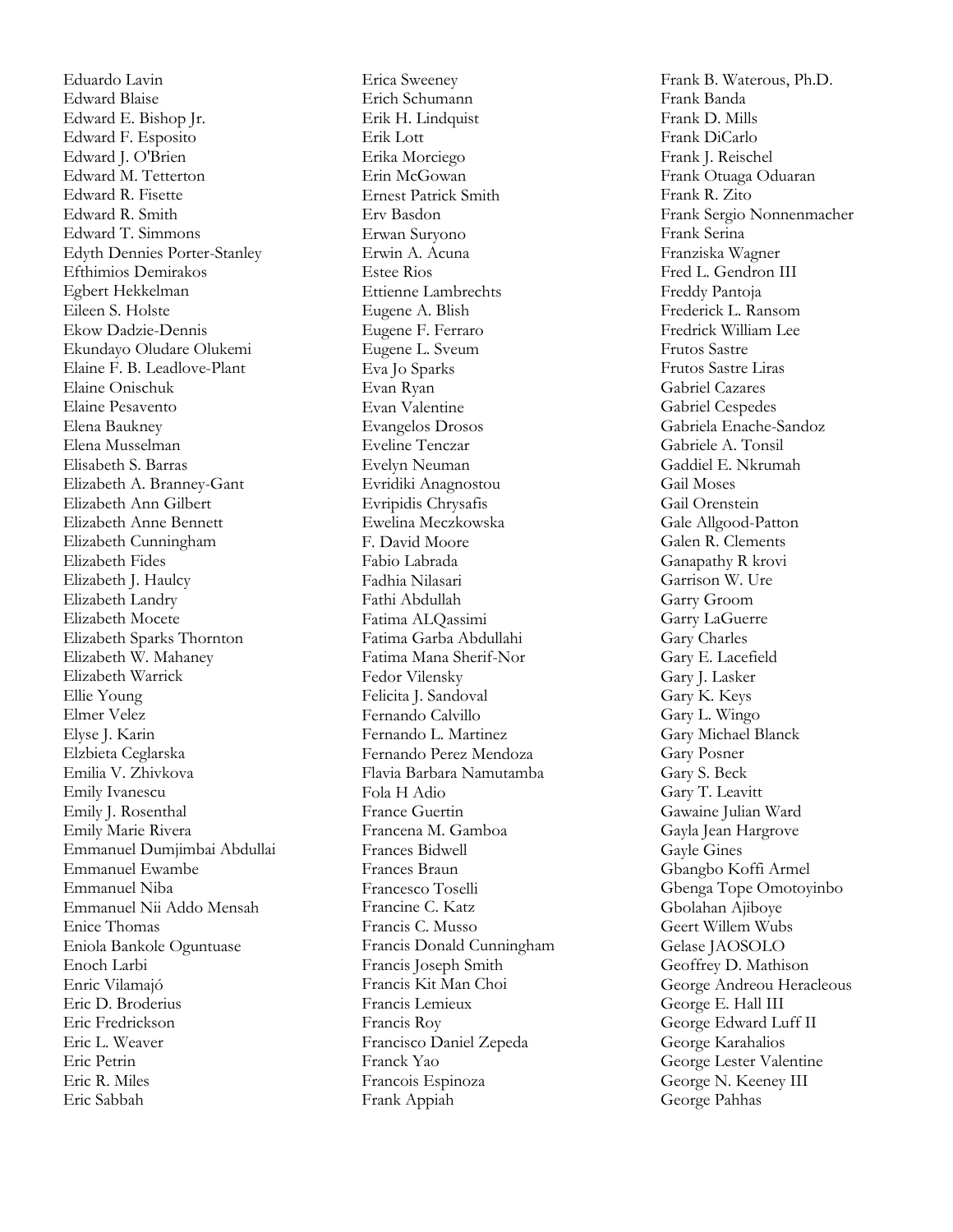George Pangan George Thomas Harrison George Williams GEORGINA CHIEJILE Georgios Ioannides Gerald Keith Dodson Gerald L. Stuckey Gerald T. Myers Geraldine Anna Soriano Geraldine Mary Morris Gerard A. Field Gerard A. McHale Gershwin Samuel Geselle Ramirez Getinet Tesfaye Yimam Giancarlo Berrocal Vargas Gilbert Kiplom Gilles Ahouangonou Gina H. Stockburger Gina R. Moran Giovanni F. Liotine Gladston D. James Gladys Gomberg Glenn Bryant Esq. Glenn C. Fossett Glenn M. Prinsze Glenn P. Phillips Glenn Ricciardelli Gloria Candacy Washington Gloria M. Delgado Quintero Gloria N. Dill Gloria Rossetti Glover A. Russell, Jr. Godson Chikaodiri Iroh Godwin Eteidung Goe Sheng Xiong Goodwell Nthani Goorwantie Devi Kaladeen Goran Nikolic Gordon Caldwell Govert Vetten Grace Mulitalo Grady M. Connor Grant Michael Rush Greg H. Dozier Greg J. Wilp Greg Miller Greg T. Murray Greg W. Fankhanel Gregg Baird Patterson Gregg C. Waddill III Gregory Kapsowe Gregory L. Taylor Gregory Lawrence Arnold

Guadalupe Rodriguez Gudrun Vande Walle Guenady Lisander Brás Cardoso Guenter Hofman Guillaume Dumais Guillermo Salgado Gulmira Engameden Gustavo P. Carmona Gusti Made Bagus Daniel Probo Guy Ficco Gwendolyn J. Douglas H. John Bates Hagit Feder Haihong Liu Hal Paretchan Halden Matthew LaPoten Halmiaskandar Kasmiri Handsome Brain Nkwenti Hanh T. Nguyen Hanif Mohamad Taufik Hannah Taylor Harish Rao Harjit Singh Sandhu Harold Glen Flagler Harvey Berger Hassan El Amrani Hassan M. Wali Helen Balk Helen Grace Horca Rodriguez Helen M. Roybark Helga A. Zauner Helgard P. Coetser Hellen Chebet Cheruiyot Hemprakash Dhotah Hendy Herijanto Henry Dressler Henry G. Tamayo Henry Garland Granger III Henry K. Mitchell Henry N. Kiven Henry Namachanja Henry Roystan McGregor Henry W. Schmitt Hera Stavrinos Herbert Calderon Herbert O. Davis Jr. Herbert Sierig Hiap Huat Sebastian Lee Hilda Lo Hinrik Palsson Honar Barot Hongjian Li Hooman Rashidi Howard B. Grobstein

Howard N. Olsher Hubert Klein Hugh H. Penri -Williams Hugo Quinonez Hyeon Kang I Made Dharma Sugama Putra Iain Scott Johnston Ian D. Lamdin Ian Paget -Brown Ibolya Balog I-CHING LIN Iftikhar Rasul Ignacio Beheran Ignatius Wheeler Ignazio Chisesi Ikem Wonodi Illa Shaner Ilzen Aragundi Imaobong Onyebuchi -Ngoladi Imeh Udofia Imtiaz Azad Ali Ina Masten Ingo Quast Ioana Georgescu Ioanna Stefanou Ioannis Katsanakis Ira Michael Herschbein Irina Tysevich Irmika Ngesti Handayani Isabel Granados Israel F. Mendoza Iswan Elmi Ivan Karp Ivan T.K. Foo Iyade Azomani J Lipham J. David Stoddard J.P. Ciudad Jack F. Williams Jack Fatica Jack H. Elliott Jackie Lynn Witter Jacob Avery Jacob Kujath Jacobus Fourie Jacque James Jacque Nichols Riordon Jacqueline Earle -Sanchez Jacques Alaluka James A. Gerick James A. Krimmel James A. Poag James B. Blackwell James C. Landon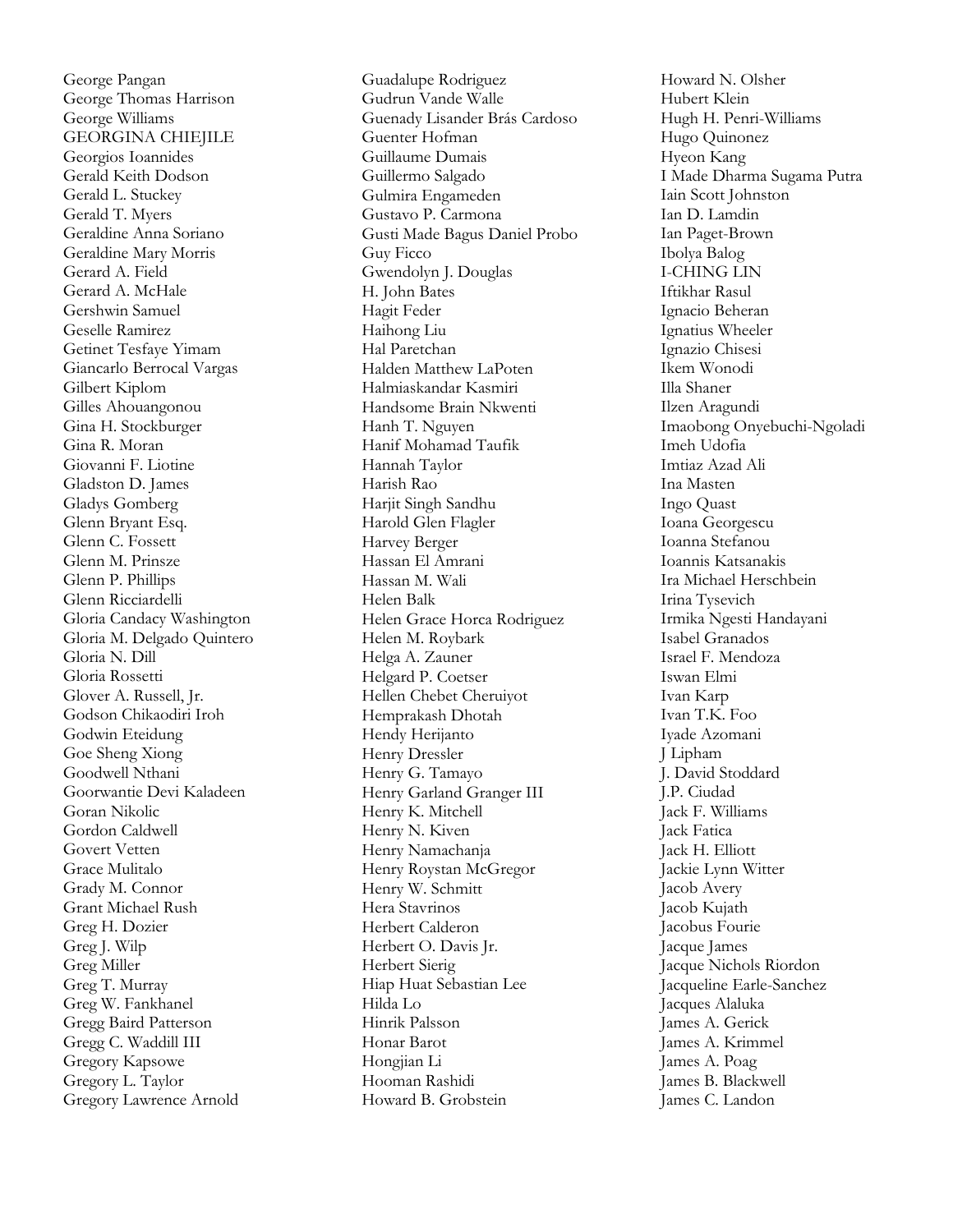James C. Sell James C. Wilson Jr. James Christopher Bonk III James D. Smith James DeGenova James Donovan James E. Wilds James F. Trost James Garrison III James H. Angel Jr. James J. Oakes James K. Wilcox, III, M.A. James K.C. Chan James M. McHale James Mark Martens II James P. Cherep James P. Clarke James P. Gallagher James Patrick Ryan James R. Dunn James S. Nelson James S. Peet James Schwartz James Stephen Davis James Stewart James T. DeLizzio James T. Walsh James Thorlakson James V. Vogt James William Studdard Jamie Samuel Meikle Jamie Steinbock Jamil I. Elhalabi Jan Bursa Jan Lalka Jan Sudwischer Jan Vucka Jana Montemayor Jane A. Naig Jane Ellen Ryan Jane J. Masite Janene Kay Schmidt Janet Blair Janet H. Ryba Janet Lee Browning Janet Y. Griffith Janette M. Hunter Janice A. Davis Janice Suphakan Janis Kimberley Greer Janja Skamlic Jares Peoples Jarnice Anderson Jason Curry

Jason Hopkins Jason Petrusic Jason Sandifer Jay D. Crom Jay Taylor JD Cannon Jean Lehman Jean M. Bloom Jean M. Noll Jean Reuille Patterson Jeanette Marie Ballesteros Jeannette Fred Jed Welmaker Jeff A Laguna Jeffrey A. Brandenburg Jeffrey Alan Compton Jeffrey Alan Pavelschak Jeffrey Alexander Cox Jeffrey James Hazam Jeffrey Kindig Jeffrey Neil Windham Esq. Jeffrey R. Tarleton Jeffrey Vonghom Jennifer A. Staskey Jennifer Dillard Jennifer Duffer Jennifer E. Baskin Jennifer Fintz Jennifer Harper Robidas Jennifer Jenkins Jennifer Jones Jennifer L. Johnston Jennifer Lockwood Jennifer Lorton Jennifer Lyn Fitzgerald Jennifer Lynn Rado Jennifer Oliver Jennifer O'Mara Jennifer Otterson Jennifer Proctor Jennifer R. Hayden Jennifer Renee Boren Jennifer Rzepka Jennifer Salyers Jennifer Sirois Jennifer Sze Jennifer Taylor Jennifer Washington Jenny Griffiths Jens Guse Jeramie Sanchack Jeremiah, Jr. A. Pahukula Jeremy N. Baker Jeremy P. Veilleux

Jeri R. Wilkinson Jerneja Vrabic Jerre Schoffstall Jerry Beck Jerry D. Holifield Jerry J. Brennan Jerry R. Provin Jerry S. Weidner Jessica Leitch Jessica Mauthe Jessica Simmons Jesus Manuel Ortega Jr. Jewel Zander Jill Caldwell Jill S. Sheer Jim S. B. Lund Joan Coullahan Joan D. Mims Joan M. Chambers Joana Alvarado Joann N. Cross Jo -Ann Weiner Joanna Joniec JoAnne C. Holt Joanne M. Hoffman Joanne Nunn Satterfield Joe D. Seltz Joe Kilpatrick Johcel Abella John A. Best John A. Cryer John A. Martin John B. Knox John Baycroft John Carl McCullough John Danahy John Davey John E. Delaney John E. Grimes III John E. Morin John E. Reed John Edward Pirouet Esq. John F. Coyne John F. H. Hagelman John F. Harrington John F. Nielsen III John Francis Forbes John Francis Keenan John Francis Williams John H. Daly John Haugen John Henry Abrenilla John Hnatchuk John J. Kennedy III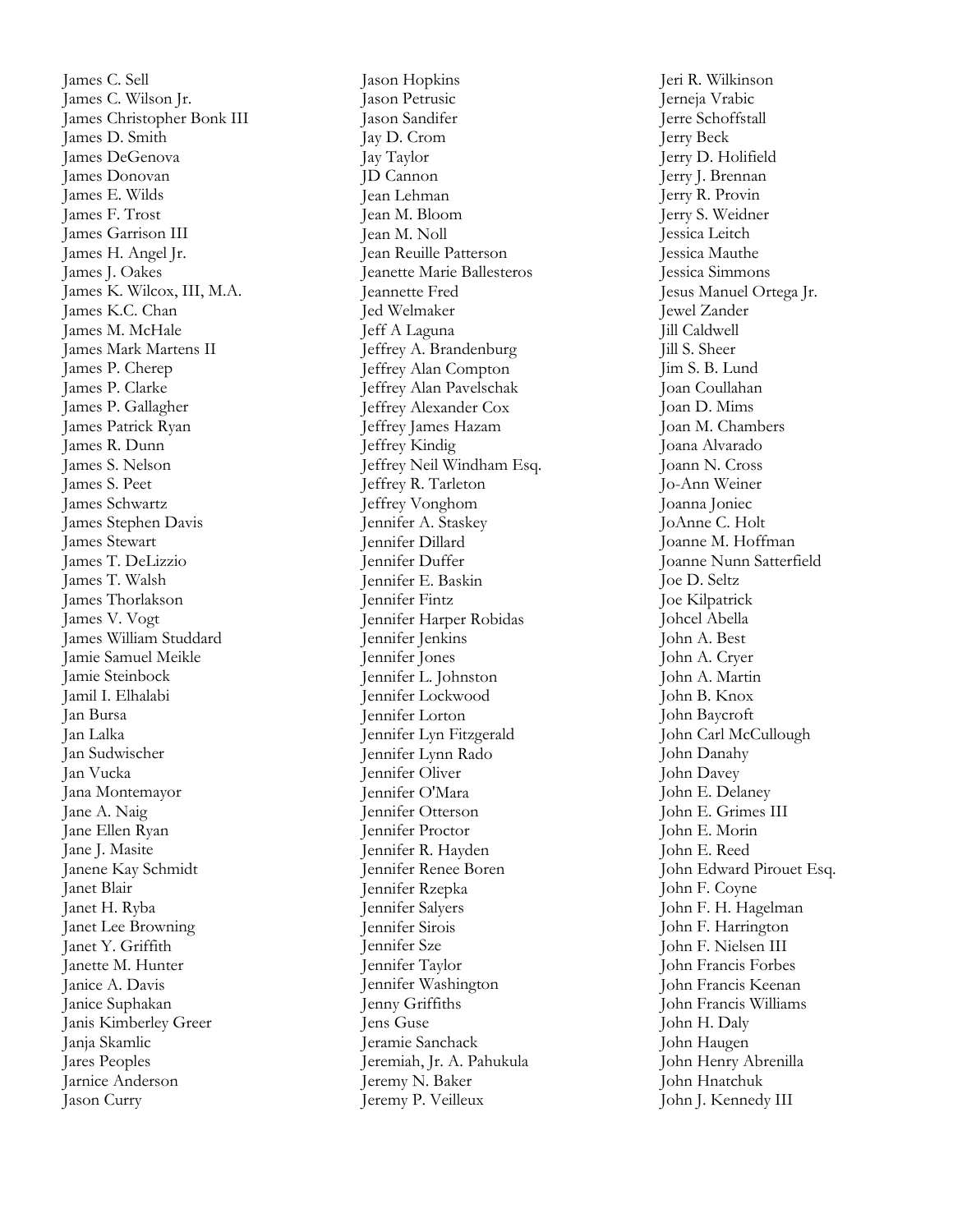John J. Ruggeri John J. Wall John Jerico Balisnomo John K. Tsukayama John Kevin Heffner John L. Quinn John Lacher John Larson John M. Andriano John M. Friou John M. Keel John M. King John Mac Aree John MacDonald Robertson John Martin John Murtagh John Nicholas Cinotti John P. Bannon John P. Healey John P. Petrocelli John Richard Bartlett Jr. John Robert Sinclair John Romer Morilao Ortaliza John S. Rouse John Scott Fowler John Thomas Roszkowski John W. Fodor John W. Hornberger John W. Zak John Warren Johnathan Johnson Johnathan Slatter Johnie G. Eads Jon Cohen Jon J. Lambiras Jonas Mamitag Jonathan A. Moser Jonathan Carlton Shek Jonathan Cornelius Jonathan D. Rose Jonathan Dicrisantis Jonathan Smith Jonathan Wesley Brady Jones Amima Nyangweso Jordan Brand Cornelius Jordan Minor Jordan P. Egert Jor'Dawn Bowers Jorge A. Amador Jose A. Martinez Souza Jose Antonio Claudio Rodriguez Jose Antonio Escobar Jose David Renero Morales Jose Javier Nieves Cintron

Jose Luis Villatoro Jose M Martinez Joseph A. Galasso Joseph A. Kavalek Joseph B. Tilk Joseph Barbagiovanni Joseph C. Micco Joseph C. Moorhead Joseph Centofanti Joseph Downing Joseph Finn Joseph G. Schirra Joseph Grant Hart Joseph Guy Gormley Joseph Johnston Joseph Lascara Joseph Mario Boselli II Joseph P. Kahriger Jr. Joseph Richard Waltz Joseph Wai -Leung Tam Joseph Washkewicz Joseph White Joseph Wojciechowski Josephine Giordano Joshua B. Fretto Joshua D. Anderson Joshua Russell Joshuah Reid Rick Joy Hall Joy Yeh Joyce Ann Nelson -Williams Joyce E. Coates Joyce Guillen Cox Joyce Marie Harris Joyce Noronha Joyce V. Woods Joyeuse Mutambarungu Ju Ju Juan B. Martinez Juan Carlos Velez Juan Ivan Rogers Harper Juan L. Cobian Juda Aaron Ponce Morales Judith Reilly Judy Mwari Ratanya Julia Komarovskaya Julian Earl Keaton Julian Macaulay Jr. Julieta Munoz Julio Rogelio Jolly Moore Jr. Jun Iwata Junaid Ali Syed Junius Bradley, Jr. Justin Allen Daniel

Justin C. Boyd Justin Ibyimana Rwaga Justin M. Treul Justin Owen Williams -Ruth Justin Ward King Justyna Ayoubi K Susainathan K. Belinda Cross Kahtan Eiwaz Kaine Elston Kaleigh A. Ross Kamarudin Osman Kan Yi Wei Kara Donahue Karen Auret Karen D. Edwards Karen Davidson Karen L Cwaygel Karen L. Walker Kari Ann Smoker Esq. Kari Kelling Engelke Kari Overson Karin D. Hatheway -Dial Karl E. Dahlberg Karl L. Swope Karla S. Willschau Karolina Neuvirtova Katherine Donnelly Beaty Katherine Mitchell Kathleen King Kathleen Ruthanne Kingsley Kathleen Wright Kathryn Greene Kathryn Woolford Katrin Susanne Marx Katrina Suibielski Kayode Ogunbunmi Ke Liu Kebabonye Evelyn Molosiwa Kebra Beckford Keith A. Besson Keith I. Biddlecombe Keith K. Conway Keith L. Sanderson Keith M. Mautner Keith Reeger Keith Ripley Keithroy A.S. Nanton Kenneth A. McDowell Kenneth A. Schulterbrandt Jr. Kenneth C. McCrory Kenneth C. Williams Kenneth Coletti Kenneth D. Miller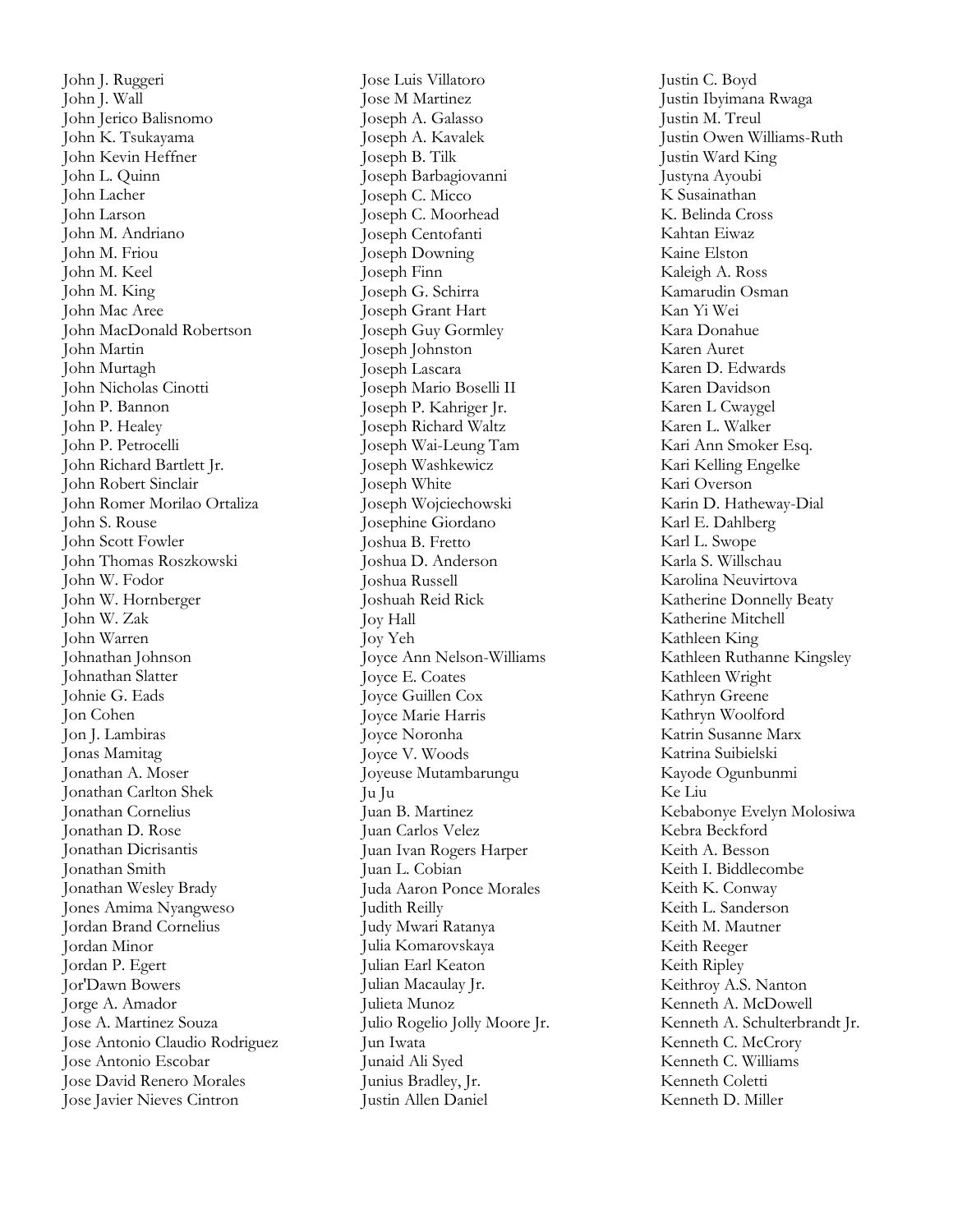Kenneth E. Cox Kenneth E. Hooper Kenneth Gary Yormark Kenneth George McGuire III Kenneth P. Demianchik Kenneth R. Hoberman Kenny Kang Kent C.K. Lim Kent Y. Rhoads Kenya Nicole Artis Kerry Nkatha Kesnapa Clumchuen Kevin A. Kozak Kevin Halverson Kevin Hart Kevin J. Smullen Kevin L. Cross Kevin M. Alvero Kevin M. Morrissey Kevin Mark Finnerty Kevin Michael Hyams Kevin P. Furlong Kevin W. Brown Khaidir Lolot Khaldoun Naem Ziadat Sr. Khaled A.R. Bohsali Khaled M. Soliman Khalil Khaled Niazee Khumoyun Ermatov Khushvinder S. Mangat Kieuchinh Tran Kifayat A. Badmus Kim Buck Kim Marvin Kim Siren Kimberly Doss Kip Edwin Jones Kip R. Zurcher Kirk Daniel Hickey Kiwing D. Fung Kiymet T. Caliyurt Kiyomi Griffey Koh Sai Tian Kokouda Kougnigban Kone Zana Harouna Dramane Konstantina Panagiotaki Kortney Meeks Kouami Apemagnon Koulla Kika Kriesthian Widyantoro Krista Bednorz Krista L. Norton Kristen Cullen Kristen L. Gilkey

Kristen Spence Kristena Naeter Kristina Gabruseva Kristine Schubert Kurt Wallace Loucks Kwaku Kyei Kwassi Sitou Amevor Kwesi Krasi Eyiah Kyle Johnson Kyle P. Brewster Kyle Patrick Corrigan Kym L. Augustine L. Jeannette Wright L. Thomas Cox Jr. Lani Nakazawa LaRica Stevens Larry Aubol Larry Barnes Larry Dean Guerin Larry Franklin Wise Larry Fuschino Larry J. Babin Larry J. Stiefel Larry L. Holsinger Larry Mason Latasha Inez Austin Latifah Alwera Laura E. Wintz Laura Fox Laura Hynes -Keller Laura Kirkpatrick Laura Lennox Laura Mendelson Lauren Trollinger Lauren W. Bourg Laurie DelBene Laurie Ryan Lawrence A. Simon Lawrence Davidson Lawrence Ebhomen Oko -Oboh Lawrence G. Williams Lawrence J. Young Lawrence Muendo Mumina Lawrence William Kevy LeAsia Howard Lee Laur Leisa R. Truett Lekaa Talaat Lekiya Tene Manzo Lenore D. Romney Leon Jankowski Leon Russell John Briggs Leon W. Maginnis Leonard C. Odom

Leonidas Charitos Lesley Jane Wills Leslie Aita Leslie John Bowie Smith Leslie Liondas Leslie -Ann Nedra Ruben Lester Daniel Girdlestone Lewis L. Laska Lewis Man Leyder Jimenez Becerra Liberty Reyes Liesbeth Van Hoof Lilliam Martinez Lillian Faye Spell Lily Xiao Linda Bailey Linda Buol Linda Carroll Linda Elizabeth Wyre Linda Frances Scialo Linda G. Chase Linda Gwen Dillow Linda Kay Curtis Linda R. Lee Lindsay Sims Lingesh Munirathnam Linh N. Dang Linna Marie Jensen Lisa A. Ritter Lisa Alrashid Lisa Boykin Lee Lisa Burkstaller Lisa Hartson Lisa J. Summerbell Lisa Jo Cosentino Lisa McIntyre Lisa Suzanne Sanders Liudmila Valentinovna Todua Liviu Lucian Oros Lloyd Alan Neal Lode J. Barrezeele Loretta Young Lori Kay Rogers Lorraine Frausto Louis Christian Tinto Louis Gracia Louis Herve Herve Aka Louise M. Coretti Lourdes M. Galera Loutfi K. Echhade Lovemore Hamilton Pazvakavambwa Esq. Lowell Dwight Sneathen Jr. Luar Eng Hwa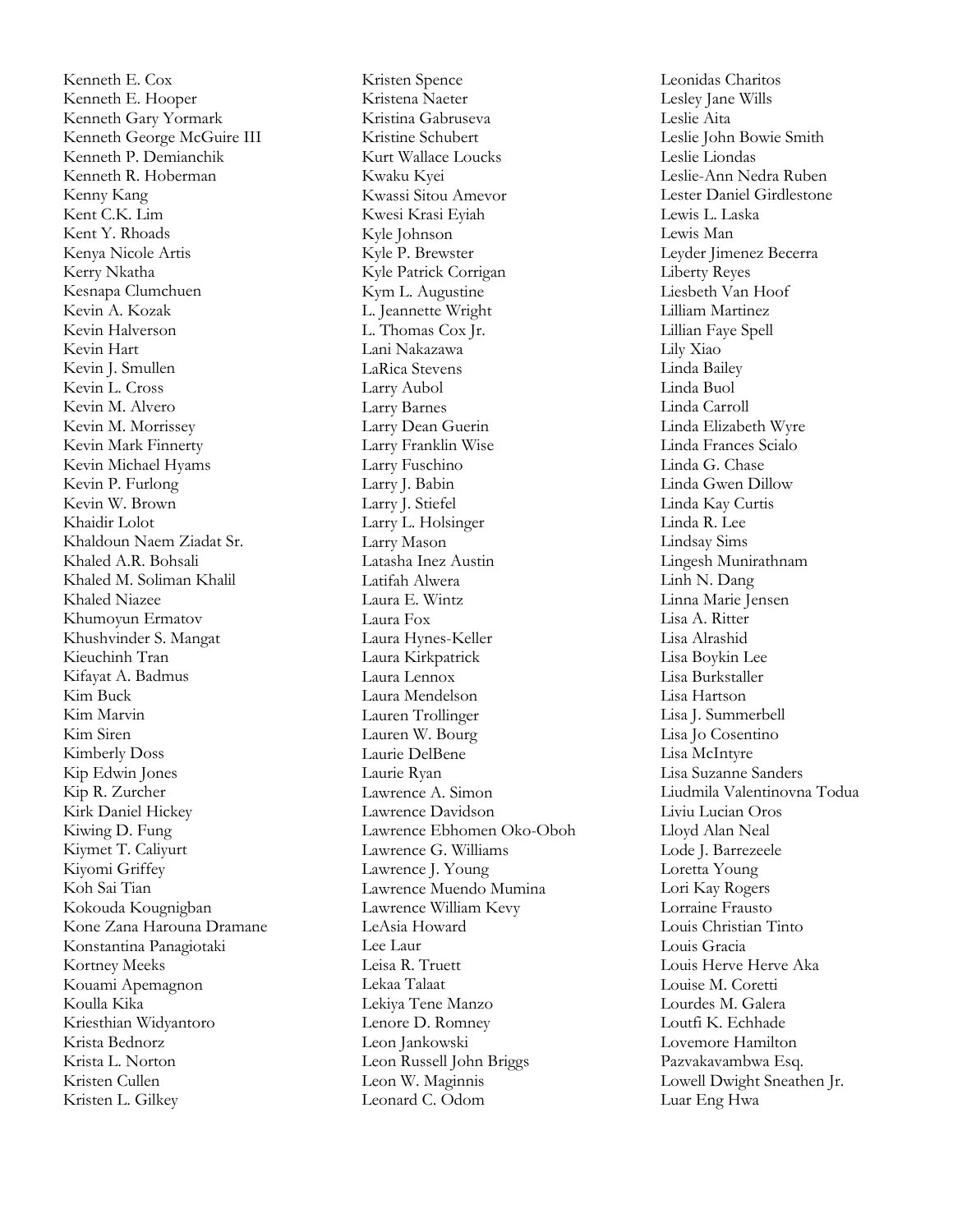Lucyann Natasha Henry Luis A. Tejeda Luis Corcuera Luis Esteban Yrazu Luis G. Vazquez -Borges Luis H. Barreiro Luis Vieira Luisa K. Bosso Luka Fabiani Lydia Ellul Lyle H. Davis Lynda Roades Lyne Yollande Lemay Lynette L. Elmes Lynne A. Burkart M. David Cafferty M. Judy Chavez M. Kandance Black Maarten Van Knippenberg Mackenzie La Voie Madhuri Bandla Maggie Harrell Maja Mrzljak Majid Khalifa Alayali Almuhairi Makenzie Briffil Malose Solly Mothabela Man Hong Lee Mangal Kumar MANOJ JOSHI Manoranjan Mahadeva Manuel Cuellar Manuel M. Garcia Maqhinga Zulu Marc C. Mercier Esq. Marcel Allaire Marcela Halmagean Marcelo M. Caiado Marcia Reed Hirt -Reigeluth Marco Befera Marco Fruh Margaret A. Berezewski Margaret Horvath Fenton Margaret S. Rasch Margaret Tracy Ault Margaret W. Tunstall Margaret Zangara Mari Calvo -Perez Maria Ann Guzzo Maria Aprile Maria Ferraro Maria I. Feliciano Maria Micallef Maria Nancy Voluntad Valencia Maria Torres -Kitamura

Mariam Sharifah Abdul Rahman Marian D. Knighton Marianne Lilly Maribeth Aganon Marie N. Comeau Marie Stein Marilize Elizabeth Keefer Marilyn R. Downs Marion R. DeMaria Marion R. Hart Marisa Wongrattanapitak Marisha C. Truong Mariya Lyampert Mariya Soosay Savarimuthu Marj P. Leaming Marjorie Ann Markle Marjorie Hackett -Wallace Mark A. Ostrowski Mark A. Tanasichuk Mark C. Woodbury Mark David Shefts Mark Edward Korol Mark Edward Lerner Mark F. Lukens Mark Gallagher Mark H. Taylor Mark I. Morgan Mark Keith Manuel Mark Komatsu Mark L. Adams Mark Ladd Mark Nolan Matthews Sr. Mark Pfeifer Mark Soczek Mark Stupar Mark T. Maher Mark Waller Mark Wynter Mark Zajac Marlize Brink Marlowe D. Crawford Marshall Pribadi Marta Majcher Martha Vestal Clarke Martin Diporres Sembereka Martin G. Laffer Martin Kelley Brown Martin Kramer Martin S. Kenney Martina Butkovic Marvin Llewellyn Pickering Marvin R. DeCourceuil Marvin Yaldo Marwan S. Al Naboulsi

Mary Breslin Mary Delaney Ceretto Mary Francis Charles Mary Higgins Mary Jane Gritton Mary Jones Mary Myca Jean Mary Oluwaseyi Bank - Lawani Mary Ruth Whitlock Mary Scarpelli Mary Taylor Mary -Ann Janse Van Rensburg MaryAnn Robinson Maryna Porter Masamitsu Morihara Massimiliano Graziani Massimo Graziani Matthew A. Paul Matthew Adkisson Purchase Matthew B. Morgan Matthew Hochhauser Matthew Neil Matthew O. Puccinelli Matthew Oscar Kramer Matthew R. Thomas Matthew Romanick Matthew Ryan Maddox Matthias K. Kopetzky Matthieu Waechter Matty Pleumeekers Maureen B. Nelting Maureen J Shepherd Maureen Molekwa Maureen Wanderi Maurice M. Aouate Mauro Di Gennaro Max Cox Max Kopytko Max Melvin Wayman Maxime Kobena Dongo Mayandri Naidoo Mayowa Adekoya Mayurkumar Patel Megan Hutton Megan Jessee Mehmed Muric Mel Wong Melinda Milhouse Melissa Ann Pate Melissa Briand Melissa Cigledy Melissa De Roule Melissa Douglas Melissa G. Prophet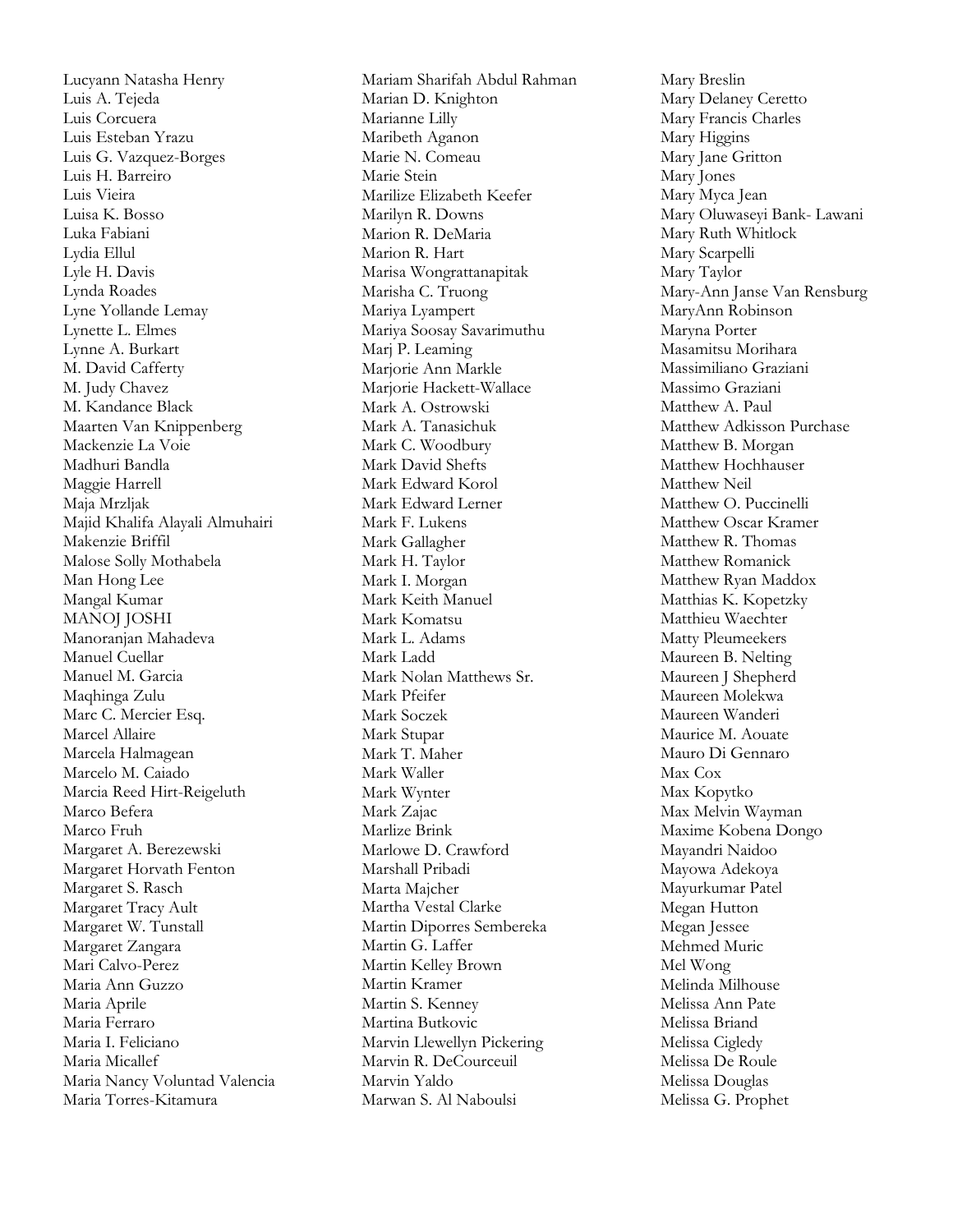Melissa J. Peltier Melissa L. Lacy Melissa Long Melissa Preston Meredith E. Montgomery Meshan Almeshal Mete Turkyilmaz Micaiah Ragins Michael A. Gordon Michael A. McCauley Michael A. Mulready Michael A. Nash Michael A. Pearson Michael A. Scott Michael Anthony Cadore Michael Chism Michael Clark Michael Cornelius Arthur Michael Cortlandt Macdonell Michael Costanzi Michael D. Feinstein Michael D. Forbes Michael D. Lamot Michael D. Miller Michael D. Murphy Sr. Michael Deane Michael Doig Michael Douglas Tverdosi Michael E. Baker Michael E. Vestal Michael Eddie Hagen Michael Edward Varnum Michael Eldon Turner Michael Elkadi Michael F. Rosplock Michael G. Malcolm Michael Geron Michael Hanratty Michael Hostettler Michael J. Carroll Michael J. Sibley Michael J. Walczak Michael James Considine Michael John Callan Michael Joseph Ross Michael Kenneth Dorn Michael Lawrence Walker Michael M. Brock Michael M. McEvoy Michael McKinsey Michael P. Hanley Michael R. Burzak Michael R. Pender Jr. Michael Riccitelli

Michael Robinson Michael Rosato Michael Saunders Michael Schmidt -Liermann Michael Stuart Hardwick Michael T. Donohue Michael T. Dyer Michael Terrance Goodside Michael Vincent Finuccio Michael Wade Greene Michael William Reed Michalis P. L. Charilaou Michele Bateman Michele D. Jones Michelle Arredondo Michelle B. Silverberg Michelle E. Stutheit Michelle Emmons Michelle Mathis Michiel Emanuel van Hulsteijn Mickaela S. Erath Micky Suri Miguel A. Drouyn Miguel A. Ramirez Miguel Angel Jusino -Martinez Miguel Angel Perez Arana Miguel Toscano Mila Crnogorac Bajic Milana Kremlianec Milena Hostnik Miles Kelly Milton Cronheim Ming Yao Minkyung Cho Ministry of Finance -Samoa Mishael Enoch Mitchell Harris Chosak Mitchell S. Glansberg Mitchell Tate Jr. Mohamed Poonja Mohamed Shareef Mohammad Abu Baker Mohammad Mobin Mohammed Alkuwaiti Mohammed Azam Mohd Faiz Ong Abdullah Mojalefa Taba Molly C. Page Molly Marie Mors Momo Waba MonaLisa Drake Mona -Lisa Petreanu Monesh Jinadasa Monica A. Olmos

Monica Feliciano Monica Hubler Monica W. DeCaro Monika Beci Monika Koronkiewicz Monique A. Taylor Monique Marie Joseph Monte McComb Monty Horton Morina Jo Faasisila Morris C. Aaron Mostafa Abu -Naem Mubarak Sultan Alsubaiei Mudzingwa Gideon Mushininga Muh Abdur Rohman Muhammad Hamza Saleem Sr. Muhammad Kamran Idrees Muhammad Mumtaz Khaliq Muhammad Najib Wahito Muhammad Sree Mumbi Wachira Murray G. Botterill Mustafa Akanni Gbadamosi Mwansa Cynthia Mulenga -Asoh Myrto Handayani Naadia Lisa Porter Nadia V. Gil Nadier A. Lewis Nadine L. Forgenie Naeem Anjum Nagendra Varipilli Nagin Lad Nakia Womack Nancy B. Evans Tudor Nancy J. Emerson Nancy Rowland Nahan Nancy Schmidt Nandila Mubiana Narasimha Prabhakar Aradhyula Naseri Mikaele Nasreen Rajan Nathan Basseen Nathan Philip Hunter Nathaniel J. Cummins Natina Lynn Thalien Nazeer M. Ameer Neelakantan Venkatachalam Nellie A. Symons Nelson Pitre Nelson Simo Kamdem Nenetha Sihlangu Neophitos Katsaras Nereyda Buck Nerlande Pierre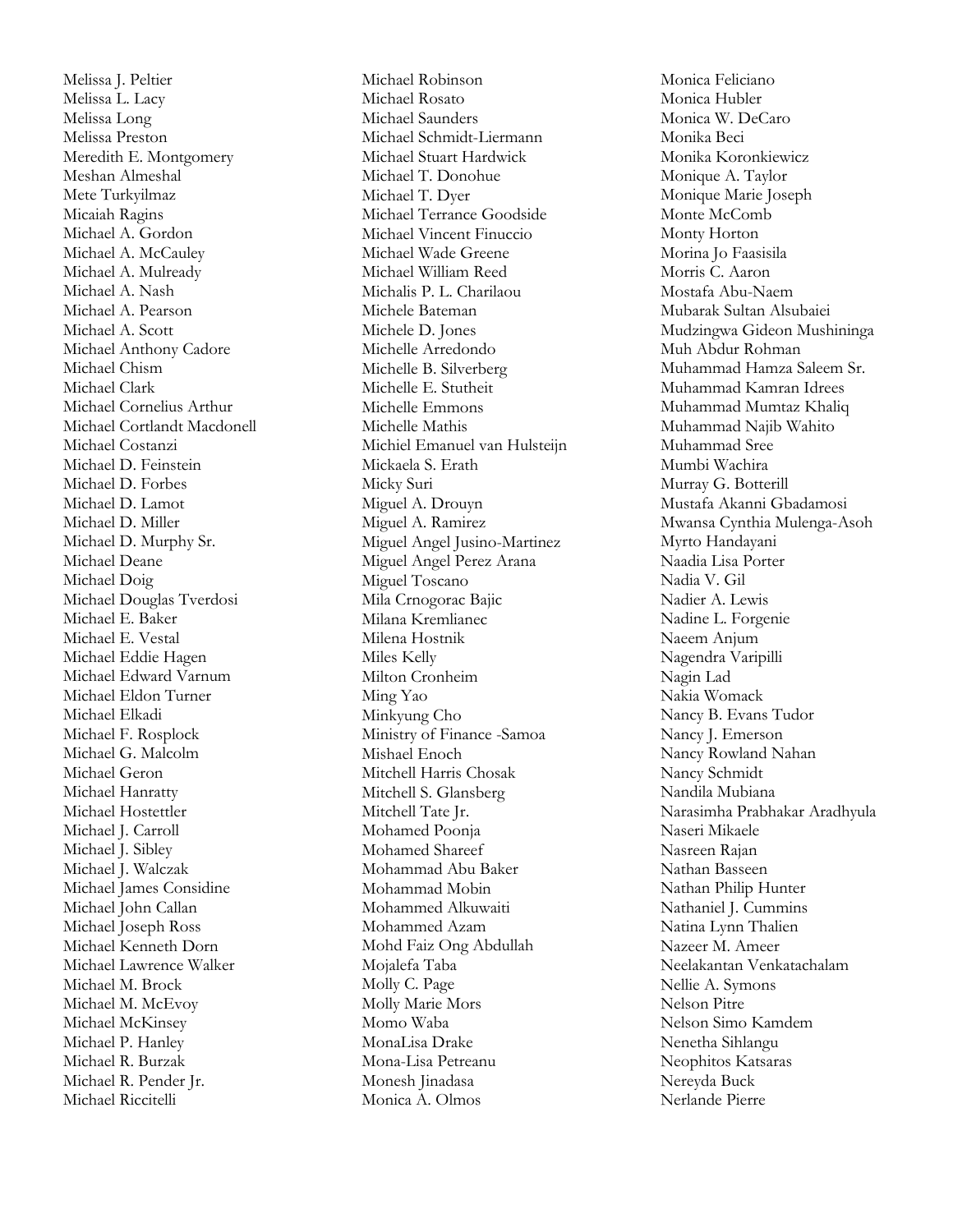Nestor O. Feliciano -Medina Ngoni Damiso Ngozi Nwakuba Blessing Wogu Nicholas DellaPelle Nicholas Edward Robinson Nicholas Paul Del Rosso Nicholas Storbakken Nick A. Kousmanidis Nickolas L. Mann Nickolas Montano Nicola A. Reid Nicola Ranieri Nicole H. Williams Nicole Marie Carruthers Nidhal Rekik Niel Roberts Nigel Garland Nihal Sri Ameresekere Nilanjan Majumdar Nina Yamamoto Ning Xu Nion Nawbatt Noah R. Childers Jr. Norah Friel Nordia Petra -Ann Jackson Norma Alicia Young Norma L. Carpenter Norma Linda Torres Norman Newton Ingram Nursiska Ria Oakley James Fungaroli Obaid Mohamed Alameri Odies Williams Okechukwu Ekeabu Okoth Z. Khaluoch Oladimeji Daniel Olaleye Olajide S. Obarotimi Oleg Flaksman Oleg Kuznetsov Oleg Pegushin Oliver Barnes Oliver Hartig Oliver Rothe Olivier Janssesn Sr. Olubukola Bosede Jaga Olubunmi Okunola -Alale Olubusola E. Oke Olufemi Hezekiah Salami Olugbenga Samuel Akinlalu Olusanya Akomolede Olushola John Dina Oluwaseun O. Olubiyi Omar Dambi Omar Umrani Alaji

Omololu Adeyemi Ondrej Klauz Orlena Jacinta Thomas Orville Correa Oscar Tello Amaut Ourania Niatsou Ouyporn Thareejaru Owen Kim S. Monter Owen Peter Bailitz Oxana Pokoyeva Ozan Gurel P.S.K.Surya Narayana Pablo Benjamin Maldonado Altieri Pablo Ever Rosado Paige English Paige Thompson Pamela Berrospi Pamela Ranney Pamela Y. Wax -Semus Panagiotis Dimitrios Bantileskas Panayotis George Pournaras Paris Porter Parmeet Rathee Pascal Labrosse Pasquale Diaz Patrice A. Gilgan Patrice Diane Irving Patricia A. Johnson Patricia A. Patrick Patricia A. Persing Patricia A. Woodbury Patricia Aneta Rowe Seale Patricia Ann Clifford Patricia J. Dempski Patricia S. DiPietro Patricia Tate Smith Patricia Taub Patricia Wood Wynn Patricio Munoz Patrick A. Fields Patrick A. Morin Patrick Anthony Gomez Patrick Libbrecht Patrick M Sheridan Paul Aloysius Smyth Paul Anthony Rodrigues Paul Bracciodieta Paul Conlon Paul Coort Paul D. Graves Paul E. Rieken Paul Kevin Meyer Paul Logan Paul M. Oler

Paul Matthew Connolly Paul Mwangi Njogu Paul Nielson Paul Patterson Paul Q. Ramirez Paul R. Henderson Sr. Paul R. O'Sullivan Paul Randall Hager Paul Rhoades Paul Thomas Schafer Paul Thomas Willingham Paul Vanek Paul William DeMello Paul Williams Manning Pauline Connolly Pedro A. Villodas Pedro A. Villodas Colon Peggy Blandy Pei -Hwa Yu Penelope Anne Brooks Penelope J. Napolitano Penny Jean Lauseng Penny R. Clayton Percy Cooverji Irani Pete M. Gonzales Jr. Peter Anthony Kyviakidis Peter E. Fleming Peter Mark Hughes Peter N. Ferrarotto Peter Ndukuba Peter Norell Peter Nyitrai Jr. Peter Robert Callaway Petra Markwardt Petra Prezelj Petrus Jabulani Mahlaba Petrus Labuschange Phil Ventresca Philip Gegenheimer Philip George Jones Philip W. Morris Philipp Mashurov Phillip Duane Abshire, III Phillip M. Faller Phillip McGovern Phyllis F Duhon Piero Matriciani Pierre Joseph Larrieux Piet Baijense Ping Ting Chang Polycarpos Kyriacou Pradeep Goyal Pradeep Tiwari pralok p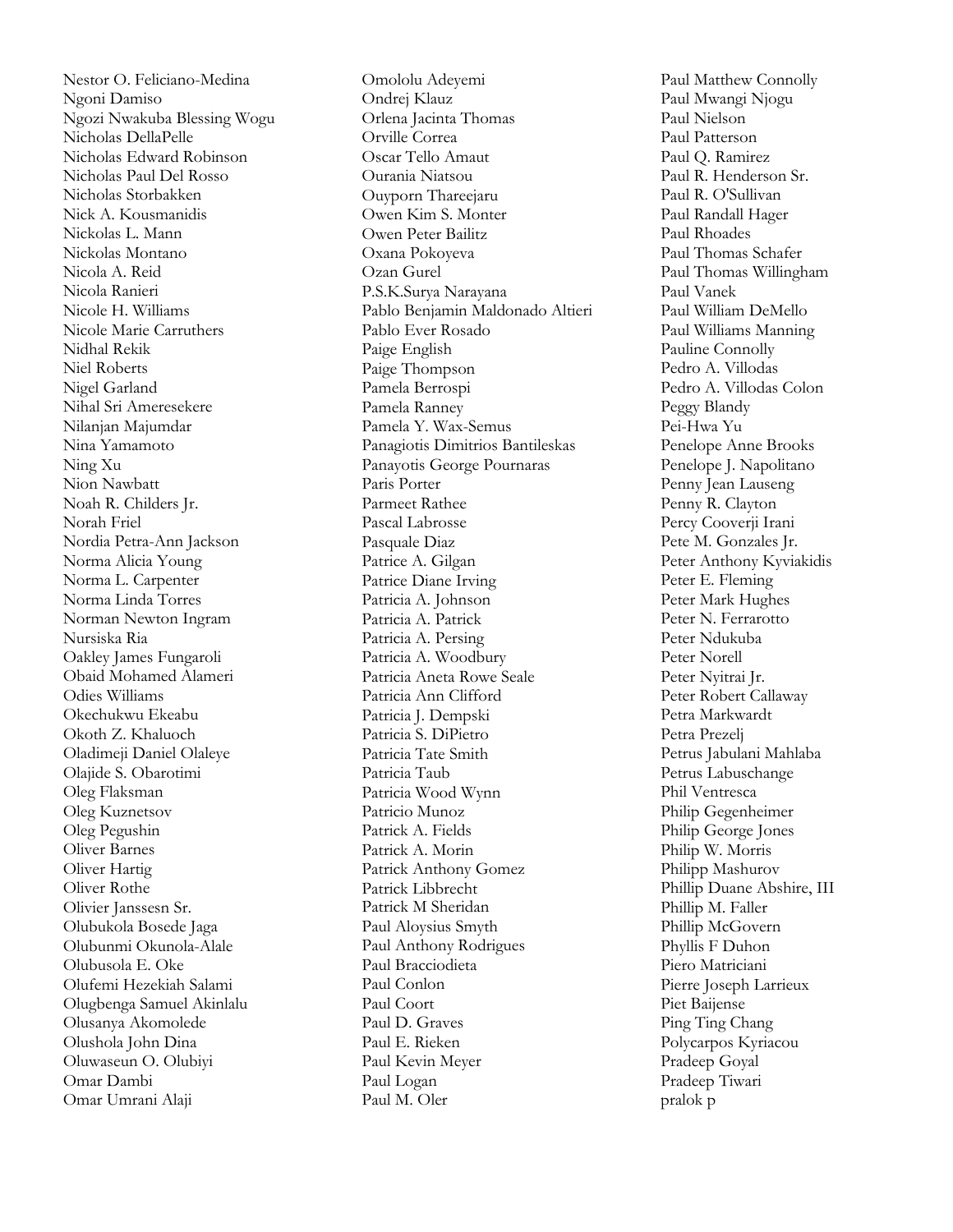Pranab Kumar Khuntia Prasad Madawa Jayakody Prasad Ramchandra Paranjape Premal Vasant Brahmbhatt Preston Mitchell Prince K. Koinah Priscilla Carpenter Priti Bali -Kahn Putthimes Thanarersk R. Kathy Hurtt R. O'Hanlan R.L Kabra Rachel A. Peters Rachel DeCello Rachel Katz Rachel Rodriguez Rachel Stephensen Rachelle Bernardo Tuano Rafael E. Rivera Rahim Ramzan Ali Nathoo Rahmat Hermawan Raj S. Johal Rajainlall Dhanlall RAJENDRA PURANIK Rajesh Michael Jesswani Cordova Rakesh Bansal Ramadhan Zziwa Kasajja Ramaswami Karunanithi Ramesh Baddepudi Ramesh Moosa Ramiro Delgado Barriga Ramon B. Townsend Ramon Mendoza Randall B. Ray Randall Harold Anderson Randall Wilson Randolph C. Watterworth Randy Allen Sugarman Randy B. Robbins Randy Escolango Randy Martin Guarneri Ranjan Radakrishnan Rasheed Adewale Adedamola Raji Raveendra Kumar Nathan Raymond E. Hagemann Raymond F. Bruzzese Raymond Florom Raymond Gary Minks Raymundo Felipe Olvera Rebecca Ciscel Rebecca Papalko Rebecca Samantha Busch Reginal James Dukes Reid Halsall

Reinaldo Bernardi Reinhardt Andersen Rekha Venkataraman Rene Edme Zanou Renee Babic Renee Howdeshell Renee M. Smith Renee P. Nesper Reon Viles Reshma Ashok Banavali Rex Dale Stutchman Jr. Rey Valdes Reynaldo F. Magaña Rhoda H. York Rhonda Denise Smith -Lyttle Rhonda Rachele Bost Ricardo Acosta Ricardo Rafael Flores Richard A. Leach Richard A. Piro Richard A. Pollack Richard C. Gordon, II Richard C. Newbold Richard C. Winkelman Richard D. Brown Richard D. Kelly Richard Elmer Loveless Richard Fernez Richard Field Richard G. Brody Richard H. Ford Richard Harasym Richard J. Byllott Richard J. Durant Richard J. Spead Richard James Bydlon Richard James Fulkerson Richard Jay Ross Richard K. Blum Richard K. Drain Richard L. Belik Richard Lee Williams Richard Louis DeVitto Richard Ojo Richard R. Westerman Sr. Richard S. Strauss Richard T. Eppstein Richard V. Lyschik Richard W. Lilliott III Richie Taffet Rita Ardizzone Rita Balogh Robert A. Busby Robert A. Cunningham

Robert A. Knox Robert A. Simpson Robert A. Valent Robert Allen Eckels Robert Andrew Bonavito Robert Autorina Robert B. Loe Robert B. Walsh Jr. Robert Battista Robert Brady Robert C. Livesay Robert C. Richardson Robert D. Allen Robert D. Johnson Robert D'Aoust Robert David Isley Robert Dean Johnson Robert Doherty Robert E. Humphreys Jr. Robert E. Kinney Robert Edgar Quinn Robert Eugene Hart Robert G. Breen Robert G. Deacon Robert Glenn Thacker Sr. Robert Gold Robert H. Bollinger Robert H. Darville III Robert H. Gould Robert Hogan Robert J. Feeley Robert J. Kollar Robert J. Lane Robert James Clark Robert John Destefano Robert John Piche Jr. Robert Joseph Fleming Robert Lawrence Stump Robert Lee Thornton Jr. Robert Lewis Dixon Robert M. Hall Robert M. Torok ROBERT MARTIN Robert Olive Robert Parchman Robert Potter Martin Robert S. Miller Robert Seeliger Robert T. Hauf Robert W. Smith Robert W. Wagner Jr. Roberta N. Young Roberta Shannon Robertine Alberta Chaderton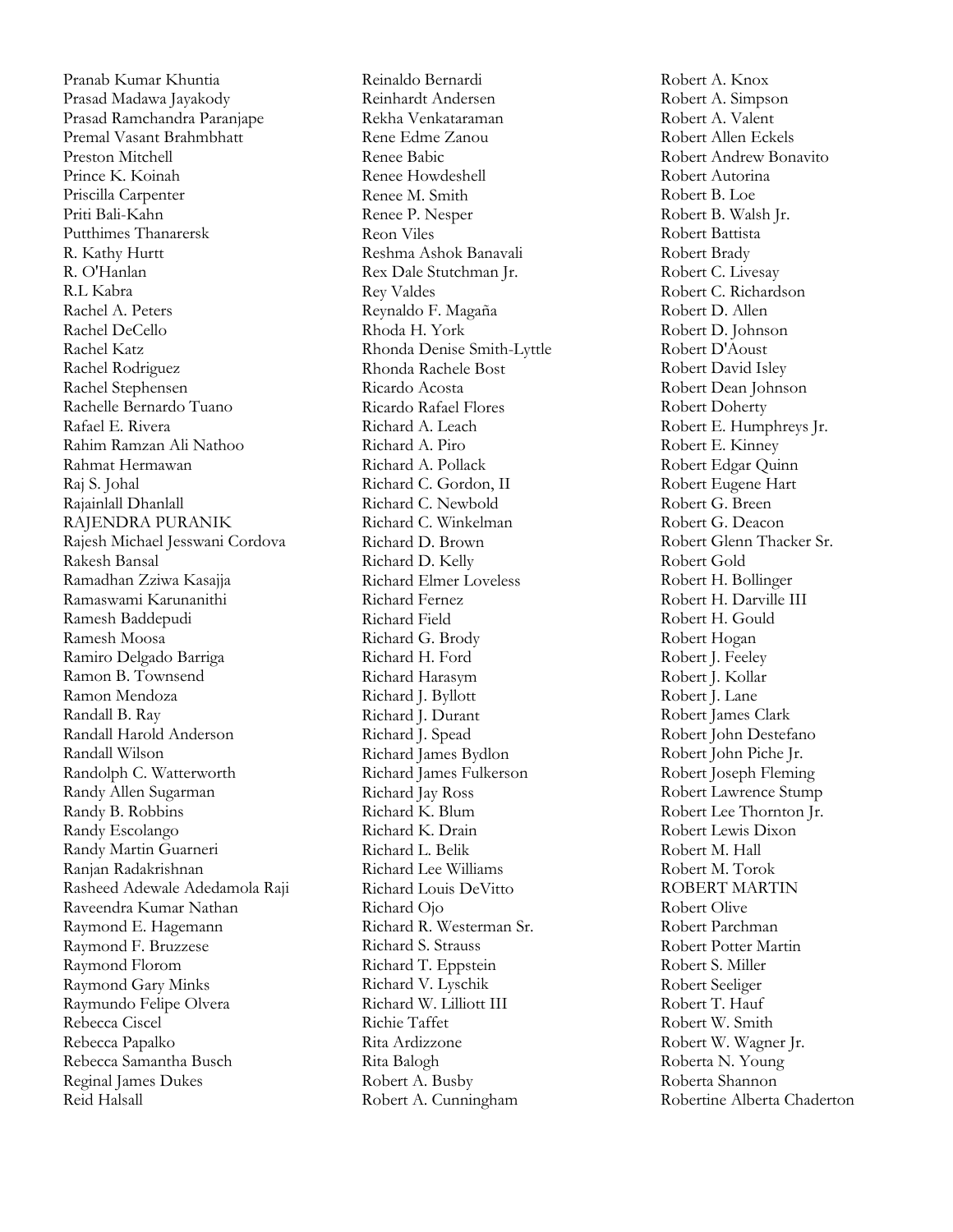Roberto Abreu Roberto Atilano Roberto C. Menjivar Roberto De Sortis Robin Patterson Robin Witty Roblin Junior Legagneur Robyn Blount Robyn Rachelle Finney Rocky J. Lapomardo Rod P. Baker Roderick E. Opena Rodger A. Graham Rodney A. King Rodney L. Pittman Rodney R. Allen Roehl F. Amante Rogelio Garcia Zambrano Roland L Tufts Roland L Vigneault Roland Pillay Rolf Funk Roman Landa Roman Vichr Romulo L. Luber Ron B. Miller Ron Hulshizer Ron John Warmington Ron Roach Ronald Alfred Dufour Ronald Drapiri Ronald G. Barber Ronald Jean Ronald John Ray Ronald Klayton Flores Ronald P. Fory Ronald S. Powell Ronald W. Taylor Ronda Walker Houston Ronit Machlouf Ronnie Ells Rosalind Barden Rosalind Medina Roscoe Burns Jr. Roseanne T. Farley Rosetta D. Martis Roshelle M. Satterthwait Roshni Modi Roxann G. Sebring Roxann L. Pottratz Roxanne Keasberry Roy Reynolds Roy Williamson Ruben Fragoso

Ruben Ortega Ruitting V. Li Russell A. Brown Russell Andrew Overland Russell Edward Huggins Russell Epperson Ruth Schneidmiller Ryan B. McNeill Ryan De Jesus Ryan Francis Rafferty Ryan Gething Ryan Paul McLean Ryan Paul Smith Ryan R. Robison Ryan William Mueller S Raguraman Subramaniam S. Robert Radus Saad A. Al -Shahri Sa'id Muhammed Junaidu Saifeldeen Nazlawi Mohammed El Shaikh Saleh A. Nofal Sally Marie Machetta Sam Ayesiga Sam E. Boutari Sam J. Koutouzakis Samantha M. Weeks Samantha Skoriak Samer Bahjat Haddad Sami Mamiche Afara Samira Ouksili Samuel Alarcon Samuel Brian Kerr Sittlington Samuel DiFiglia Samuel Eze Samuel Peter Tsakalas Samuel William Ngalla Sana Graman Sandeep Garg Sandra A. Hadley Sandra Damijan Sandra E. Hongo Sandra Frances Fowler Sandra L. Perez Sandra Morgan Campbell Sandro Battistini Sandy Lavorel Sanja Ugrcic Pavlovic Sanjeev Ravindra Agarwal Santiago Sanchez Garcia Santosh Pillai Sara Gassem Sara J. Coppage Sara Patricia Sanou

Sarah Aphrodite Grivas West Sarah B. Byrnes Sarah Elizabeth Hawco Sarah Grisenti Sarah Hawkins Sarah J. Hussey Sarah L. Jennings Sarah Larson Sarah Lynne Kanitz Sarah Martinez Sarah Seacat Gregory Scott A. Bayley Scott A. Carter Scott Boris Scott C. Albert Scott F. Butler Scott Hauert Scott J. Moore Scott M Conley Sean McGarity Sean P. Downes Sean Tague Segundo Anthony Jesus Crispin Sanchez Seidu Momoh Seong Bong Jeong Serena Ann Crites Sergej Bizal Sergey Martynov Sergey Matveev Sergio Sahagun Campos Seth Hartman Seyedeh Somayyeh Sadremousavi Shacree Ferguson Shahira Mahran Shaikh Asif Hussain Shailesh Narayan Mukhi SHAIRA HERNANDEZ RAMOS Shane Adkins Shannon M.N. Schofield Shannon Norris Shanobar Murali Shara L. Reinfurt Sharolyn DeWitt Sharon Irene Bobbitt Sharon L. Levin Sharona Pickering Sharron Cirillo Shaun Aghili Shawn Clark Shawn K. Lawless Shawn M. Pruett Sheila Triplett -Harmon Sheilah R. Pride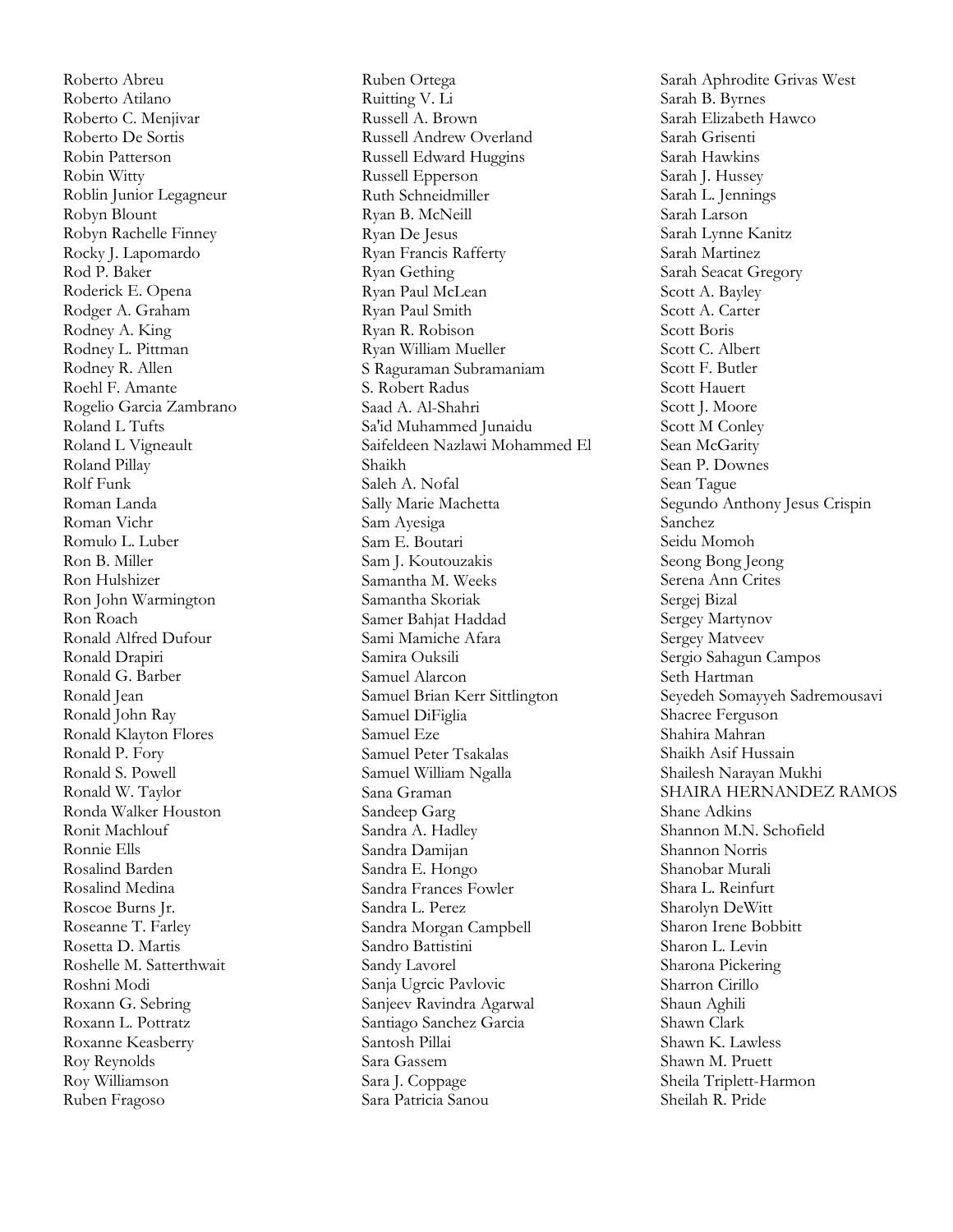Shekhar Sharad Shelly Barry Sheree S. Ma Sherene C. F. Saunders Sherif Atwan Sherifat Adegbenro Sherri Marie Combs Sherri P. Magnus Sherry Bishop Sherry Kelsey Sheryl L. Szeinbach Shirlee Friesz Shirley Benita Turner Shirley Walker Shivam Mathur Shon Westfall Shuli Ben -Moshe Shumon Ahmed Shuyuan Zhu Sidharth P. Nair Sierra Gilkey Simon Gaudreau Simone Gilkes Siobhan Dolen Sitti Rachmawati Sofia Vladimirovna Ievenko Sonia A. Hollies Sonia Lynn Kessler Sophia L. Madden Spencer Hondorp Stacey Ferris Stanislaw Fecko Stanley H. Chia Stanley I. Foodman Stavroula Tomara Stefan Montgomery Stefan Wagener Stephan Kouris Stephane Hetroy Stephanie A. Johnson Moore Stephanie Choate Stephanie Hartmann Stephanie Ott Stephen A. Pedneault Stephen D. Foster Stephen E. Burbank Stephen Elliott Stephen Emmett Stephen G. Evans Stephen J. Collins Stephen Joseph Mast Stephen M. Paroby Stephen N. Getzoff Stephen N. Marica

Stephen R. Taylor Stephen Russell Sanok Stephen Starkey Stephen T. Oliver Stephen W. Shulman Stephen W. Wallis Steve J. Pestikas Steven A. Witten Steven Allen Strunk Steven C. Konecny Steven David Brown Steven E. Bielak Steven E. Santacroce Steven F. Myers Steven I. Butler Steven J Riffel Steven Kramer Jackson Steven M. Brettholtz Steven Paul Walls Steven R. Chadwick Steven R. Pribramsky Steven T. Robertson Steven W. Wood Steven Wayne Knopp Stewart Edward Bridges Stuart D. Abolsky Stuart Morgan Suhaifi Hussain Suk Fun Cheung Sundareswaran Murali Sunday Odele Sunita N. Sugrim Suraj Mohammed Adamu Suraju Olanrewaju Akinloye Suren Kahouaty Suresh MK Susan A. Shingleton Susan A. Steele Susan Brown Susan Diann Ferrell Susan Hazzard Susan Hira Susan L. Cimmino Susan L. Davis Susan L. Hall Susan M. Sweeney Mayne Susan McCormick Susan R. Legaspi Susan S. Morris Susanna Feliz Susanne Hok Shaw Suzanne M. Hazard Syed M. Raza T. Elaine Carey

Tally C. Liu Tamela Newman Tammy L. Hall Tammy Marie Carruthers Tammy Stoner McGehee Tan Hong Dang Tanjoniaina Randriamandrato Tara Lee Tarek Jabari Tarig H. Rahamtalla Tariro Mhuka Tatiana Selivanova Tealofi Enosa Esq. Tejashri Abhay Damle Tejaswini Naidu Kattula Tejvir Mann Teresa Anaya Teresa J. Spada Teresa Kiu Teresa Lynn Cooper Terese de Jager Teresita Casellas Teri Ng Terrance R. Dilg Terri Pelle Sands Terry C. Catalina Terry Inglese Terry Lee Burke Terryl T. Yelverton Thandee Kywe Maung Thanh Ho Thanh Tran Theresa Durojaiye Theresa M. DeMilt Theresa M. Finnemore Theresa R. Stoop Theresia Burkinshaw Thiago de Oliveira Teodoro Thomas D. Gober Thomas D. Stevenson Thomas Daniel Thomas E. Gorman Thomas E. Henrikson Thomas F. Rose Thomas Fletcher Seymour Thomas George Byerly Thomas Gerard Totton Thomas J. Kelly Thomas J. Ward Jr. Thomas John Cianflone Thomas Lalevee Thomas MacDonald Martin Thomas Michael Ferraiolo Thomas Neel Austin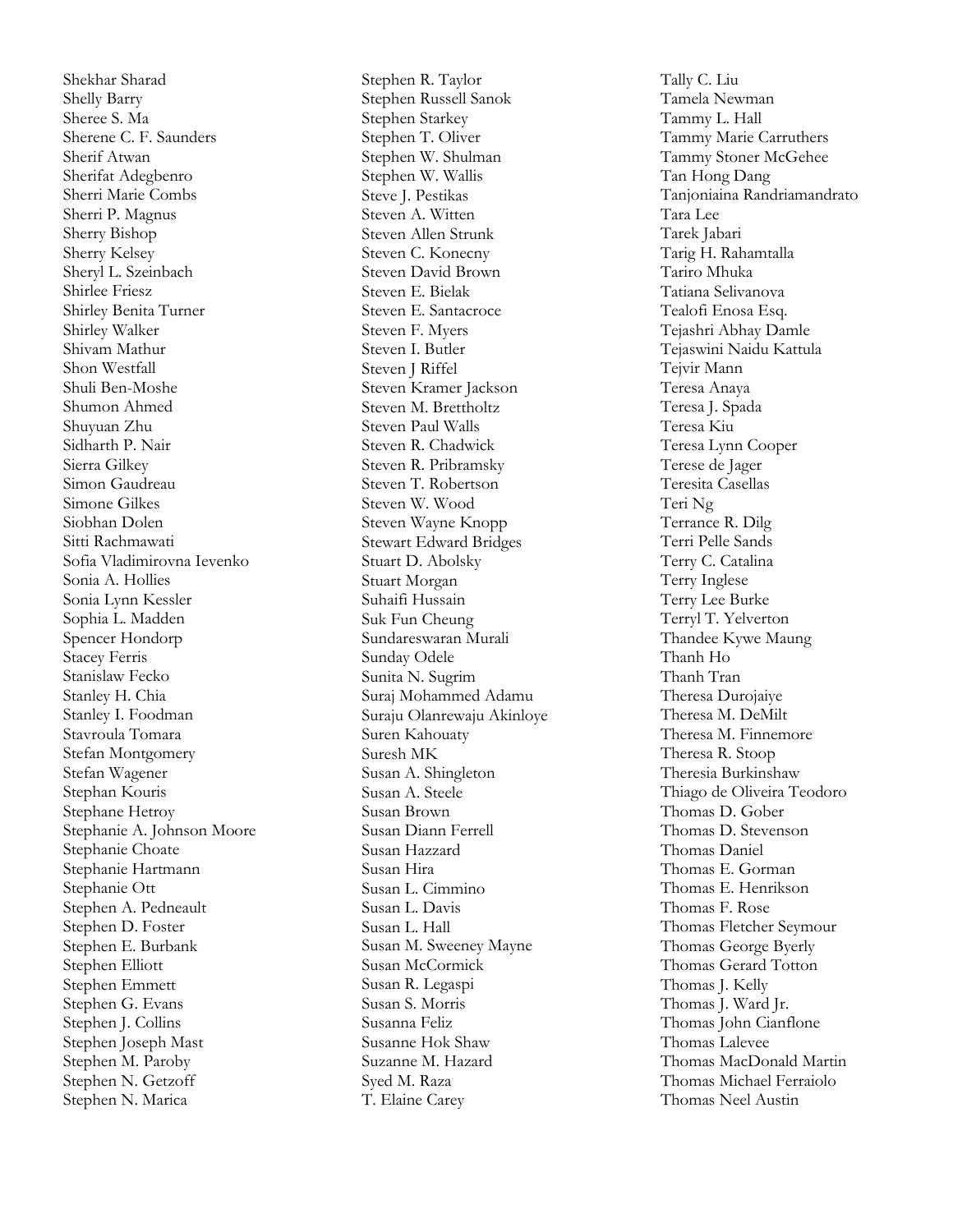Thomas P. Gagliardi Thomas Q. Krall Thomas Quilty Thomas R. Coffey Thomas R. Kubick Thomas Sunder Thurston Liggians Ti No Tian Jie Gwee Tiana B. Clewis Tiara Brunson Tifney L. Frey Timothy Dunn Timothy Fickle Timothy Graupensperger Timothy J. Hopper Timothy K. Arogundade Timothy K. Carrodus Timothy M. Copeland Timothy McMillan Tina Robinson Todd G. Shipley Todd J. Zinser Tom Alvarado Tone Frida Victoria Ericksson Tony Houad Tosin O. Oguntomi Tracy A. Allison Tracy Denise Berry Tremease LeShon Johnson Trevor G. Collins Tricia Noreen Burkett Troy A. Blades Troy Meagher Williams Tsepho Rantjie Tshifhiwa Rasiluma Tunisia A. Scurry Tushar Ranjan Swain Unathi Faith Zikode Uzaigbe Augustina Obomele Vaiao Eteuati Valentin Esipov Valentina Eugenia Lopez-Llovera Valerie Ewert Valerie J. Harry Valerie Jean Ventura Van E. Conway Varghese Poykail Varinder Singh Veena Perneti Velda May Verity Greenwood Vernon Lee Dunn Jr. Vesna Krajinovic Mesihovic

Vicki Easterling Vickram Joadsingh Vicky Gunter Bosma Victor E. Rhett Victor J. Bell Jr. Victor Jans Victor Maisano Victor Ogbuneke Victor Rosario Victoria A. Brazil Victoria Sims Vijay Narayan Kewalramani Vikrant Negi Viktorija C. Smatko-Abaza Viktoryia Burankova Vilma Bettini Vincent M. Walden Vincent San Filippo Vincenzo Tuzi Vinicius De Andrade Valle Sr. Vinita Ramaswamy Viraf S. Kapadia Virgilio Vargas Virginia Lee Yeagle Vishal Majithia Vishwadass Kaniah Viswanath Chaganti Vitor Antonio Abreu Pedrozo Sr. Vivian Tyaba Vivian Vega-Zacherl Vivian Yanqing (Yq) Huang Vivianna D. Botticelli Vivienne C. Harris Vladimir Igorevich Kuzmin Wade R. Koeller Wael H. Al Rasheed Waldemar Serrano Cordero Waled Alazzabi Wallace B. Arthur Jr. Walter Asa Saunders Jr. Walter Finnigan Walter Gray Walter J. Maher Walter John Smiechewicz Wanda Cantlin Wanda Ross Warren John Johanson Warren Park Wayne A. Cassels Wayne Ahmed Razah Wayne C. Finkel Wayne C. Kreisel Wayne C. Moore Wayne P. Keller

Wayne R. Welch Weldon Brent Cox Jr. Wen-Chih Chen Wendell R. Coats, Jr. Wendy Phillips Wendy Schuster Wendy W. Chan Wesley E. Leonard, Jr. Wesley P. Goodwin Wesley Walker Wilbert Thomas Miller III Wilda L. Rodriguez-Vazquez Wilem S. Wong Wiley Reed Wright III Wilfred Kwadwo Frimpong Wilfred Usher Wilfredo Tirado Will Dickson McCrocklin Will Wehe Willard Arthur Stark Willem Otten William Anthony Muench William C. Glaze William E. Capps William F. Perkins William Frank Mulholland William Frederick Fox William Henry Beecken William J. Tacy William Joseph Guinan William L. Hutton William L. Twitchell William L. Welch William McCabe William Mundy William P. Breen William P. Epstein William P. Lavernoich William Pratt William R. Dorr William R. Hickman William Robert Frugoli William Robert Hardy William Rustin Pounds William S. Duvall William Thompson William Vernard Rogers William Victor Trimm William Vitucci William Watt Wim F.H. Vaassen Wisdom Atidemekpe Wouter Monten Wydorski Mariusz